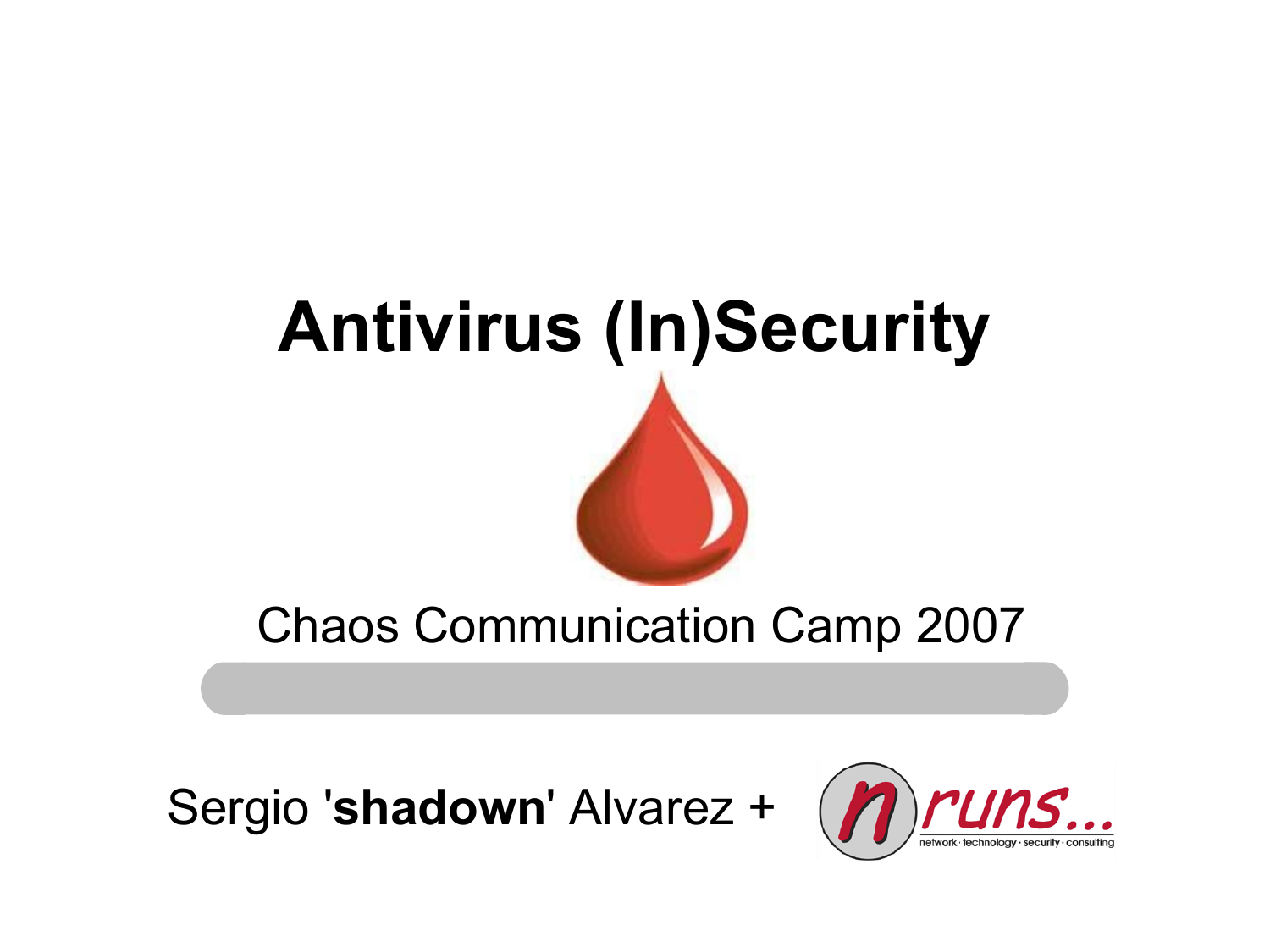#### **Acknowledgments**

- **My wife Maureen, my son Ulises and my** daughter Eileen
- Without their unconditional support this wouldn't be possible.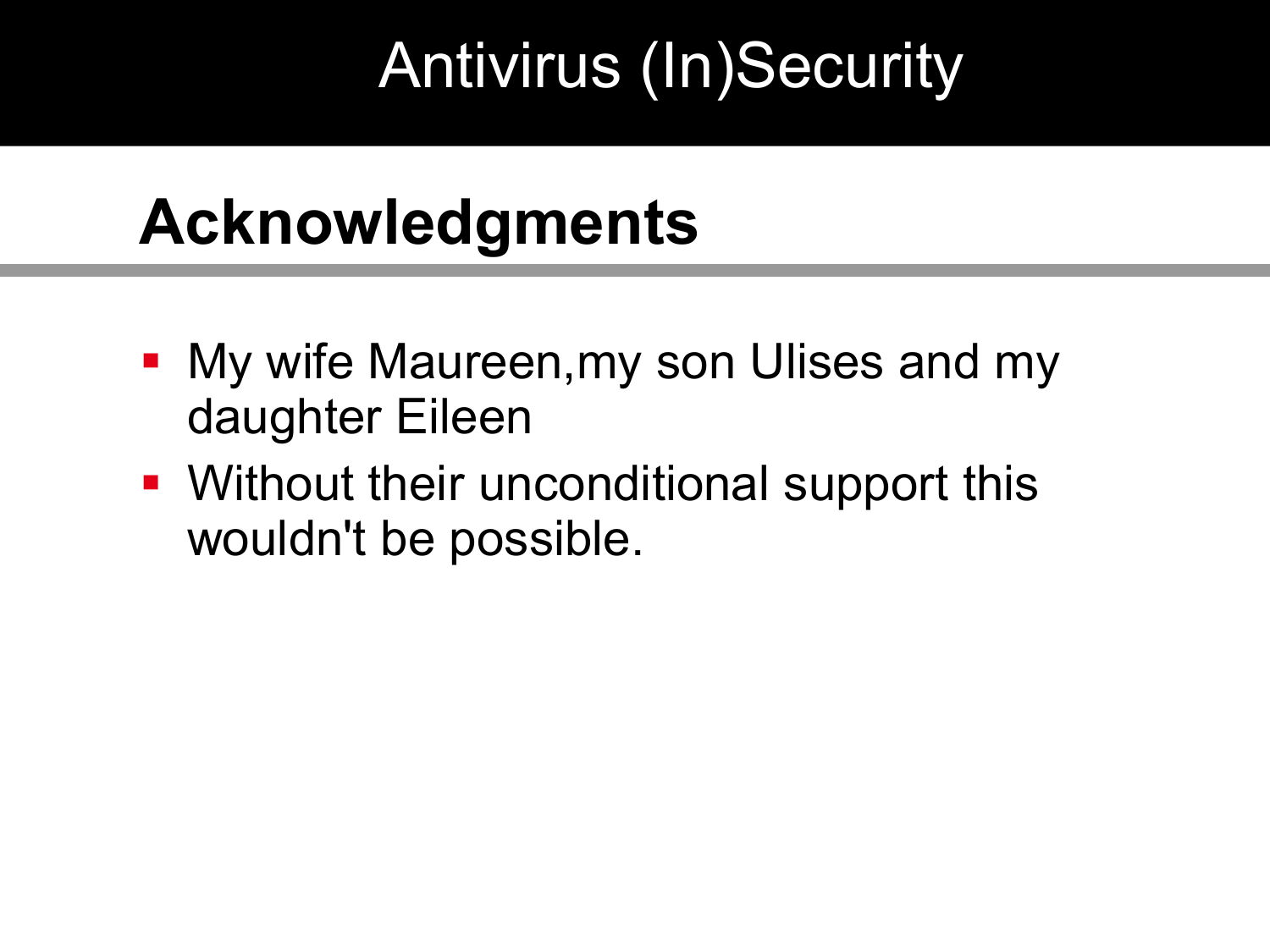# **Who Am I**

- **Sergio 'shadown' Alvarez**
- **Security Researcher**
- **-** Argentinian
- **Live in Germany since July 2005**
- Work for n.runs AG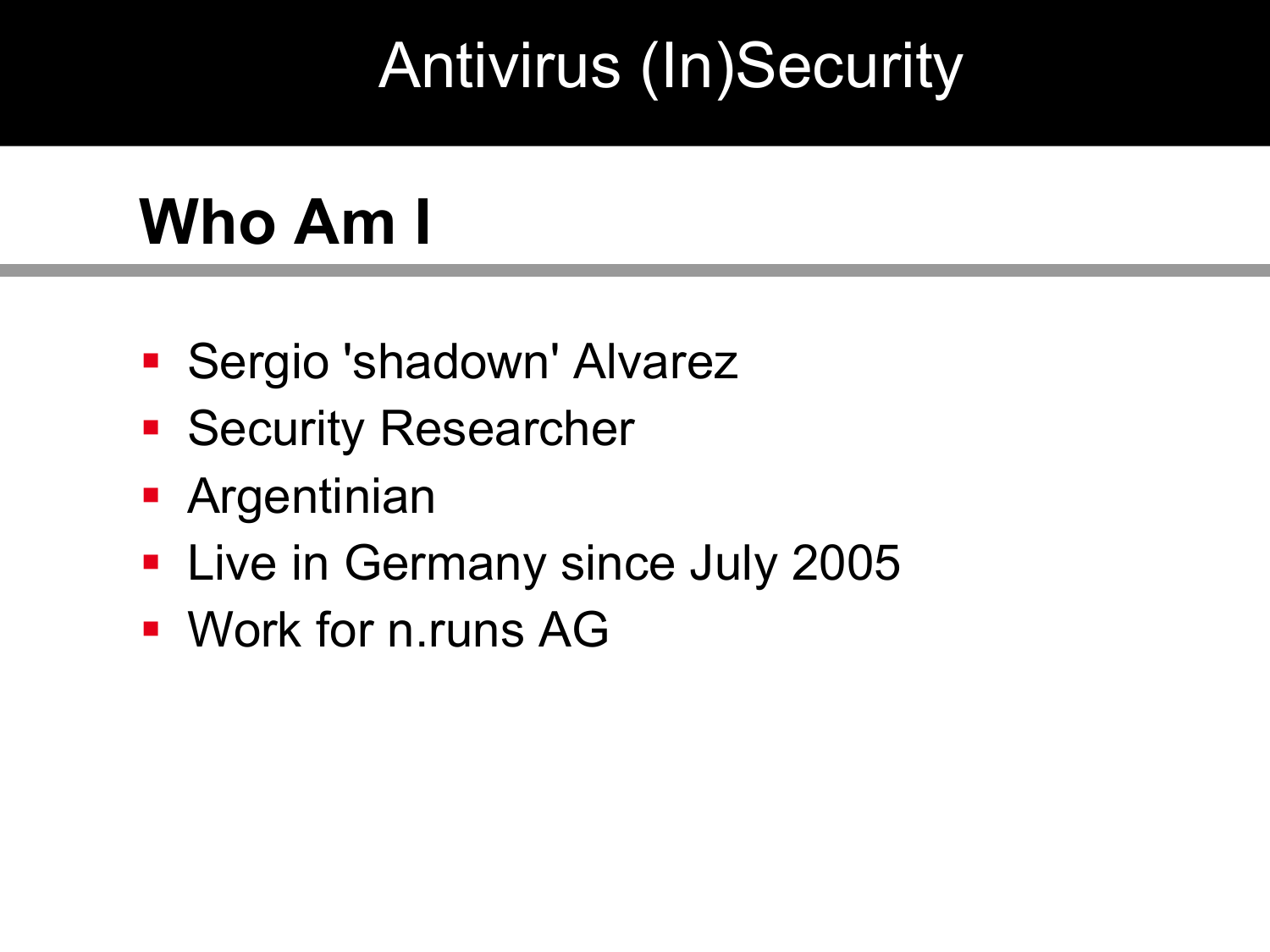## **Agenda**

- **Introduction**
- **The Myths**
- **The Facts**
- **E** Common Problems
- **Hunting Bugs**
- **Demo**
- **Final Comments**
- Q&A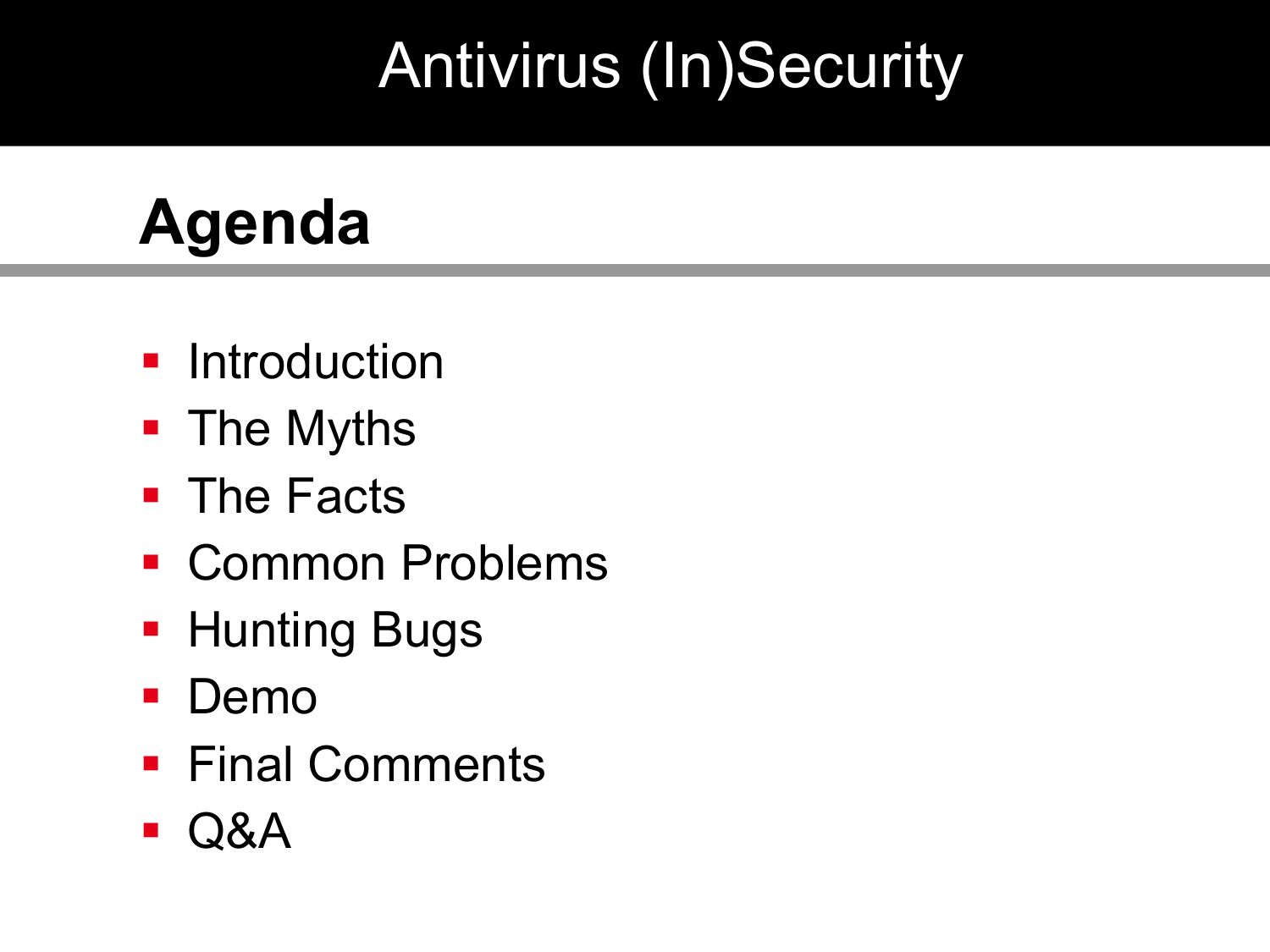## **First things first...**

**How many of you are currently using antivirus** software in your boxes?

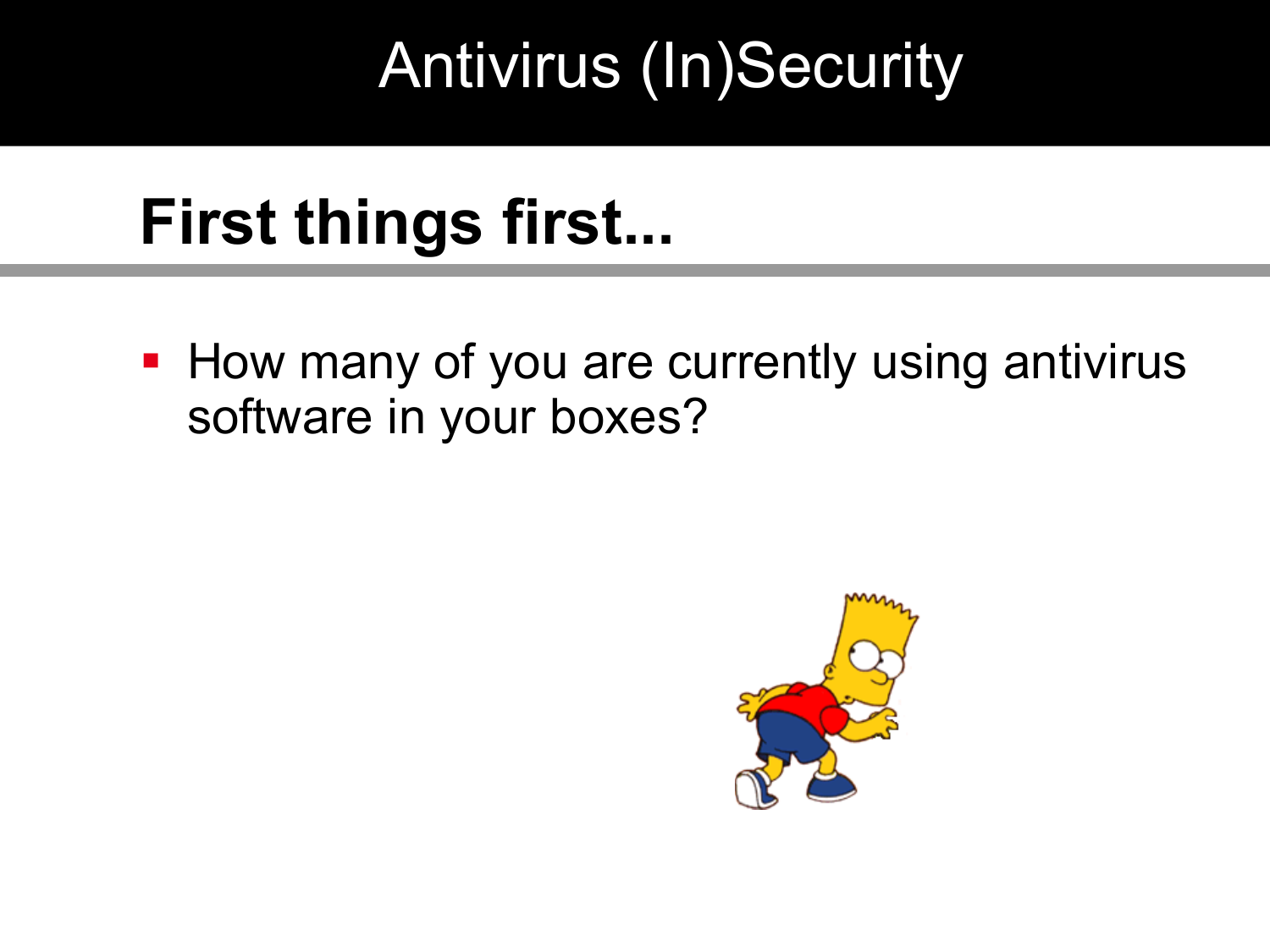# **INTRODUCTION**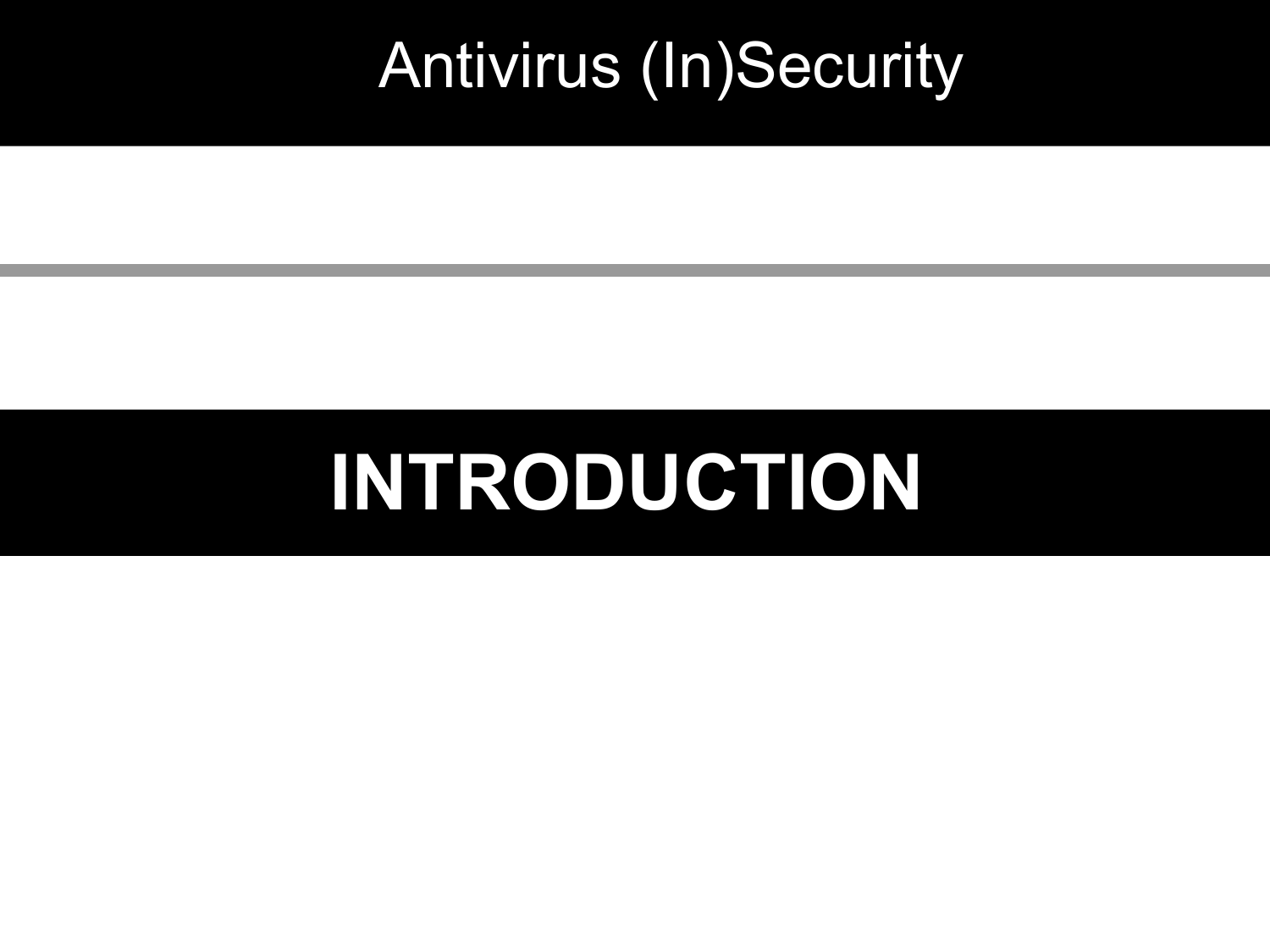### **Introduction**

#### What is an Antivirus?

 Antivirus software consists of computer programs that attempt to identify, thwart and eliminate computer viruses and other malicious software. (From Wikipedia)

#### **• Where is Antivirus software located?**

- **-** Commonly installed
	- **Mail Servers, Web Browsers, Web Servers, FTP Servers,** File Servers, DataBase Servers, Files R/W, IM software, Gateways, Appliances
- **Scanning Approaches** 
	- Memory, Files Formats, Packers, Contents (Exploits, etc)
	- Detection by Heuristic, Patterns and suspicious behaviours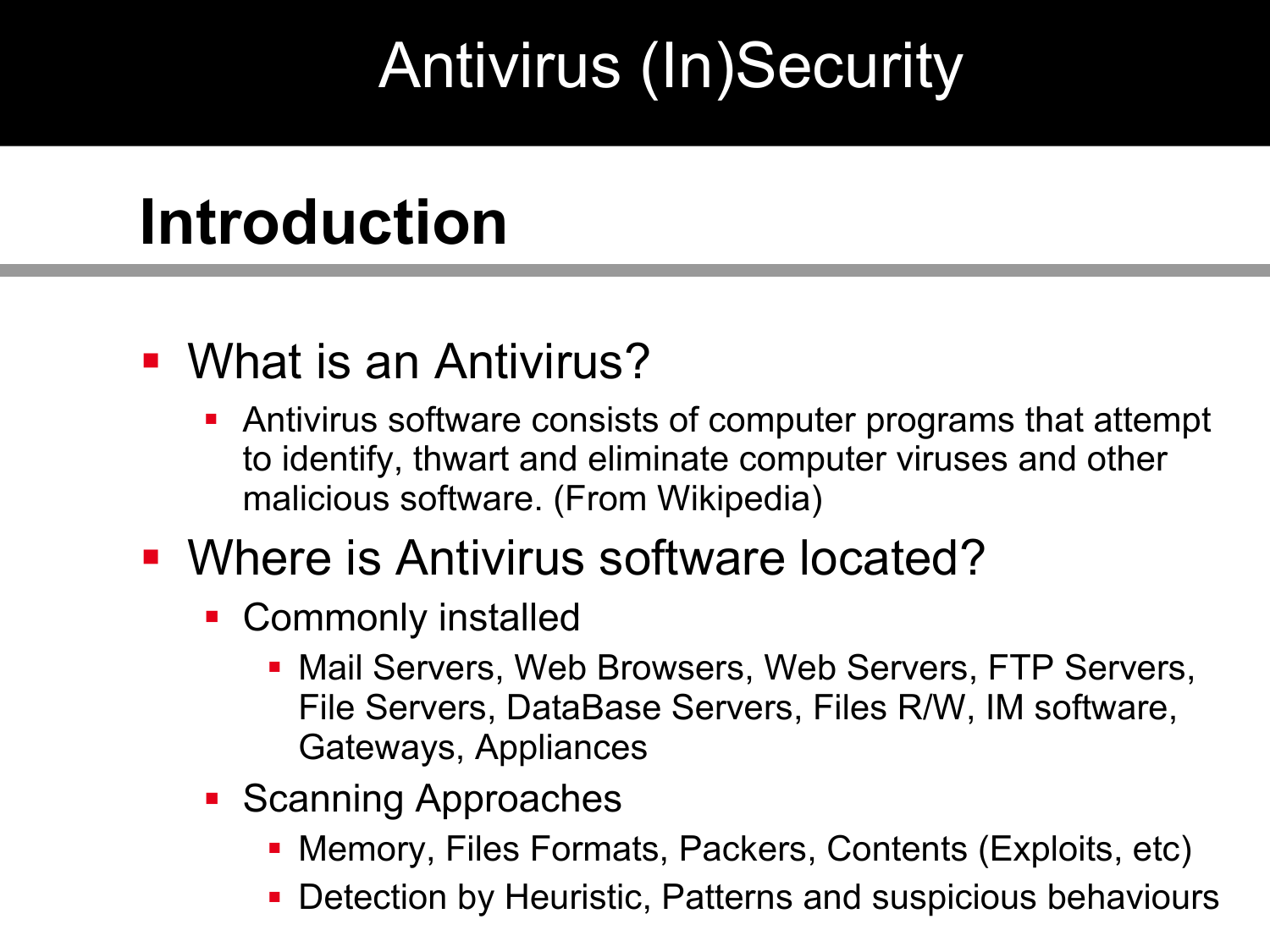#### **Introduction**

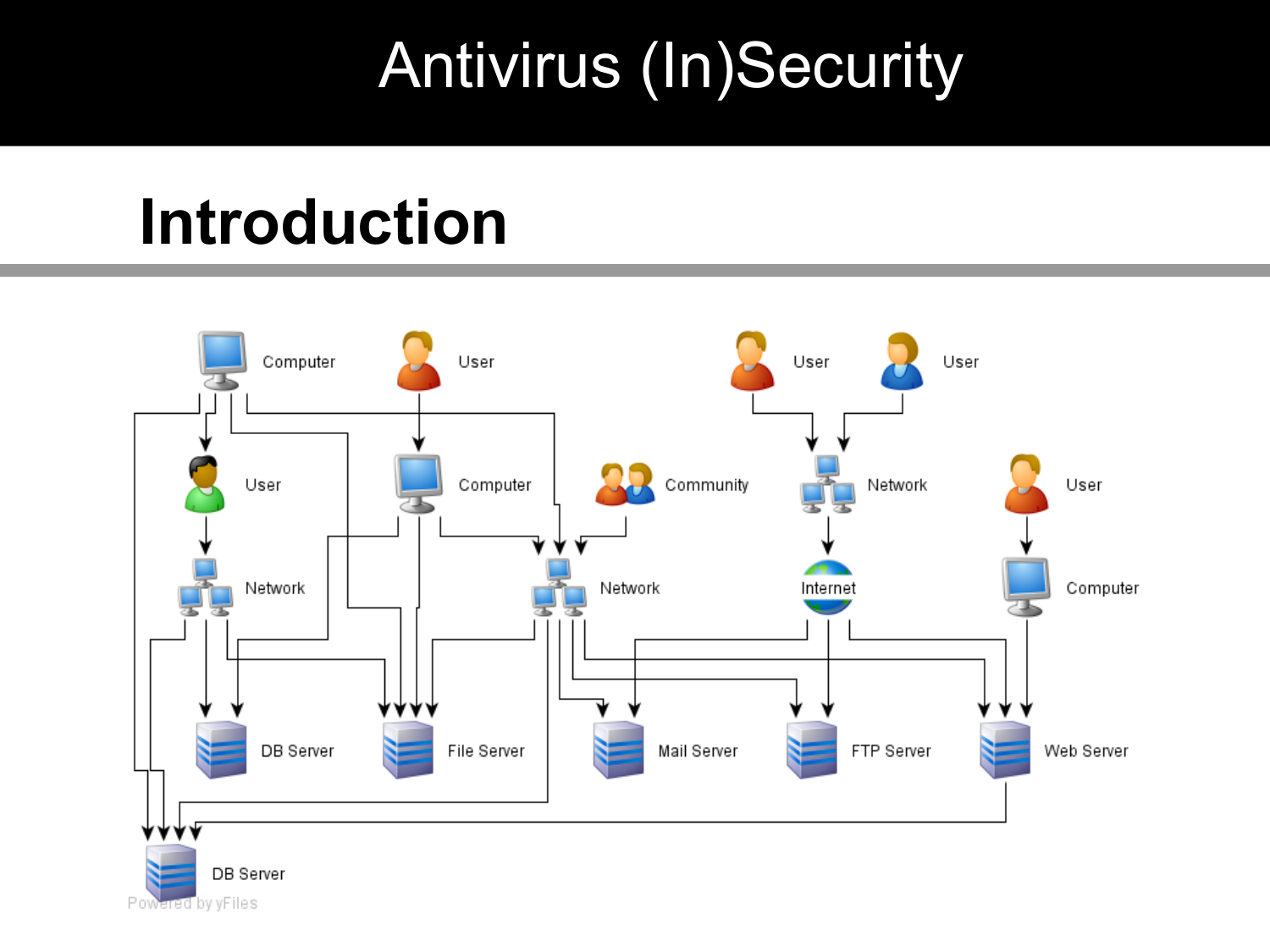#### **Introduction**

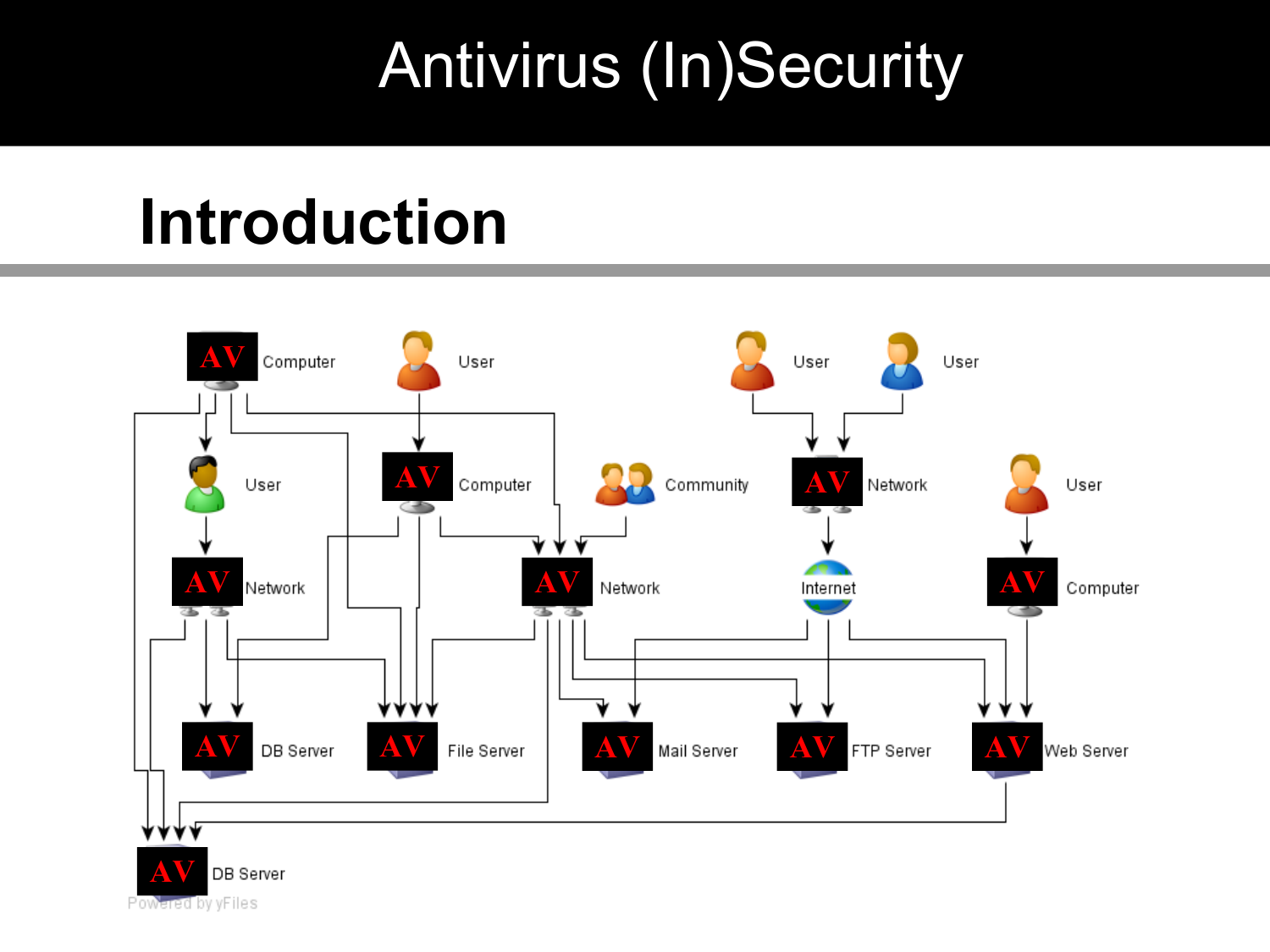# **Introduction**

- **Who could be affected by AV vulnerabilities?** 
	- +90% of computers (workstations, servers, laptops)
	- Appliances
	- PDAs
	- **Even phones**

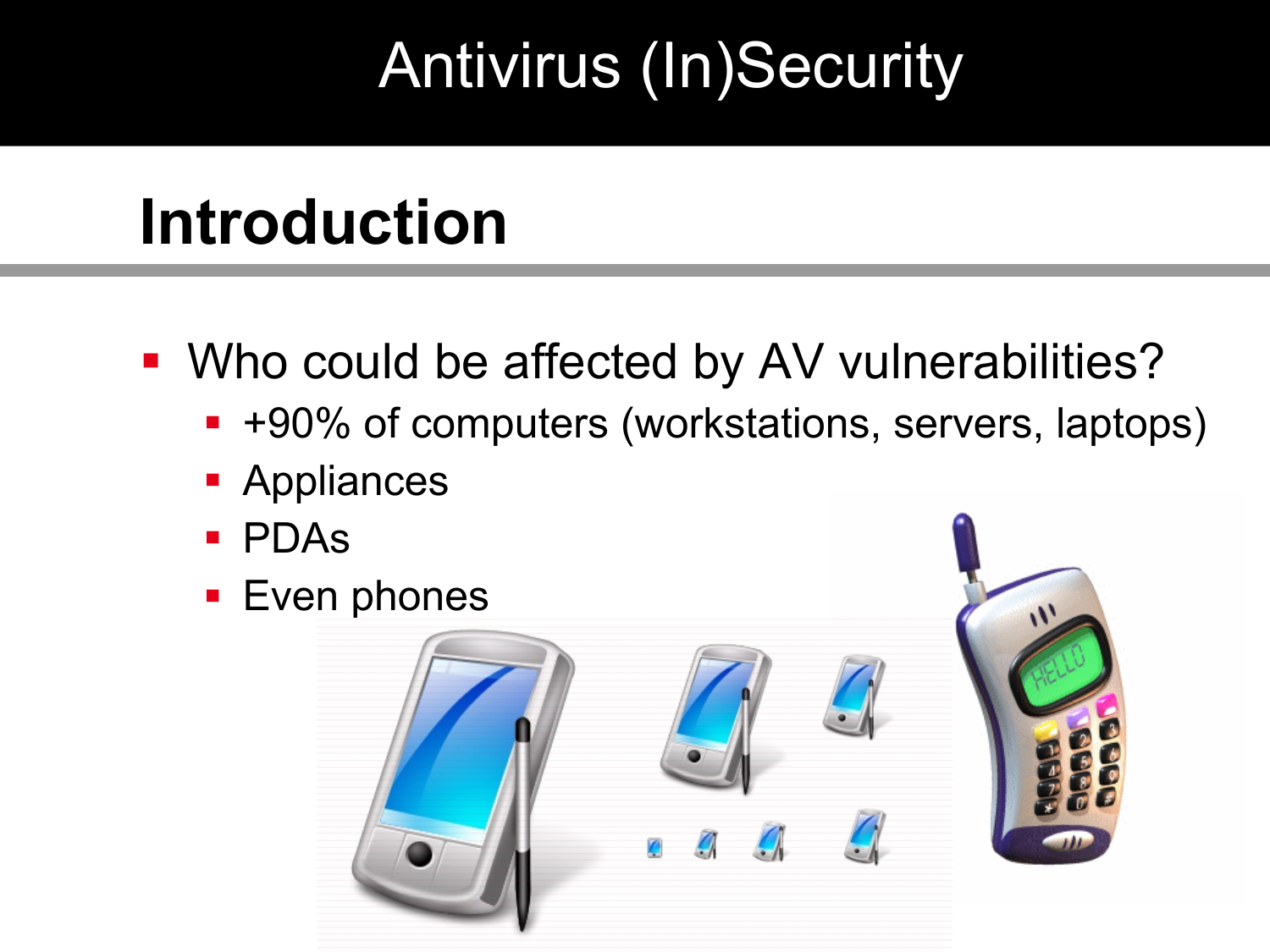# **THE MYTHS AND THE FACTS**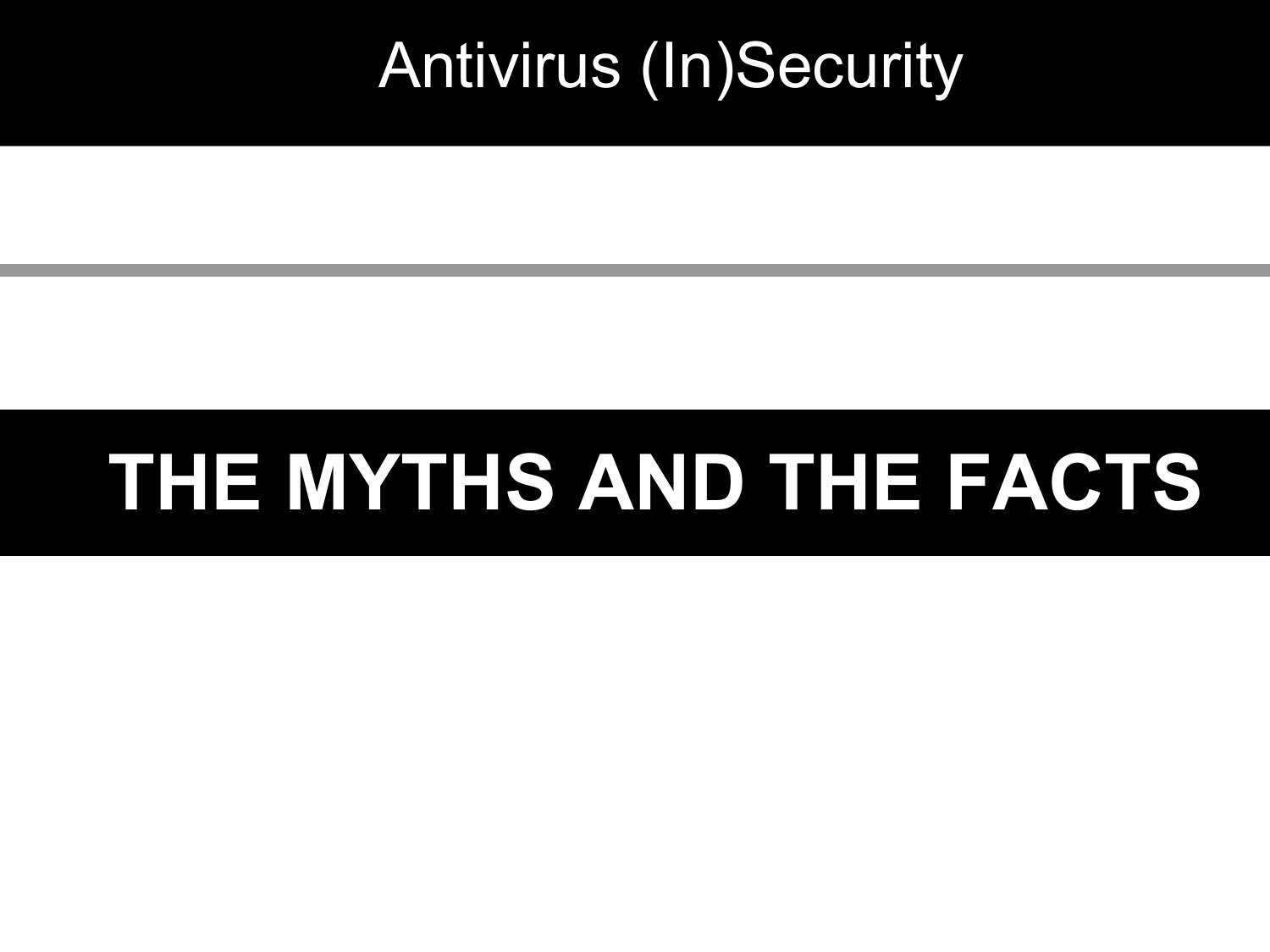## **The Myths (or common asupmtions)**

#### **- Antivirus Security**

- **Antivirus Software is secure**
- **Makes our network and systems more secure**
- **Antivirus Developers** 
	- **-** Are developed by security experts
- **Antivirus Detection** 
	- **I** use Antivirus, I will not get infected
	- **My Antivirus detects even unknown viruses**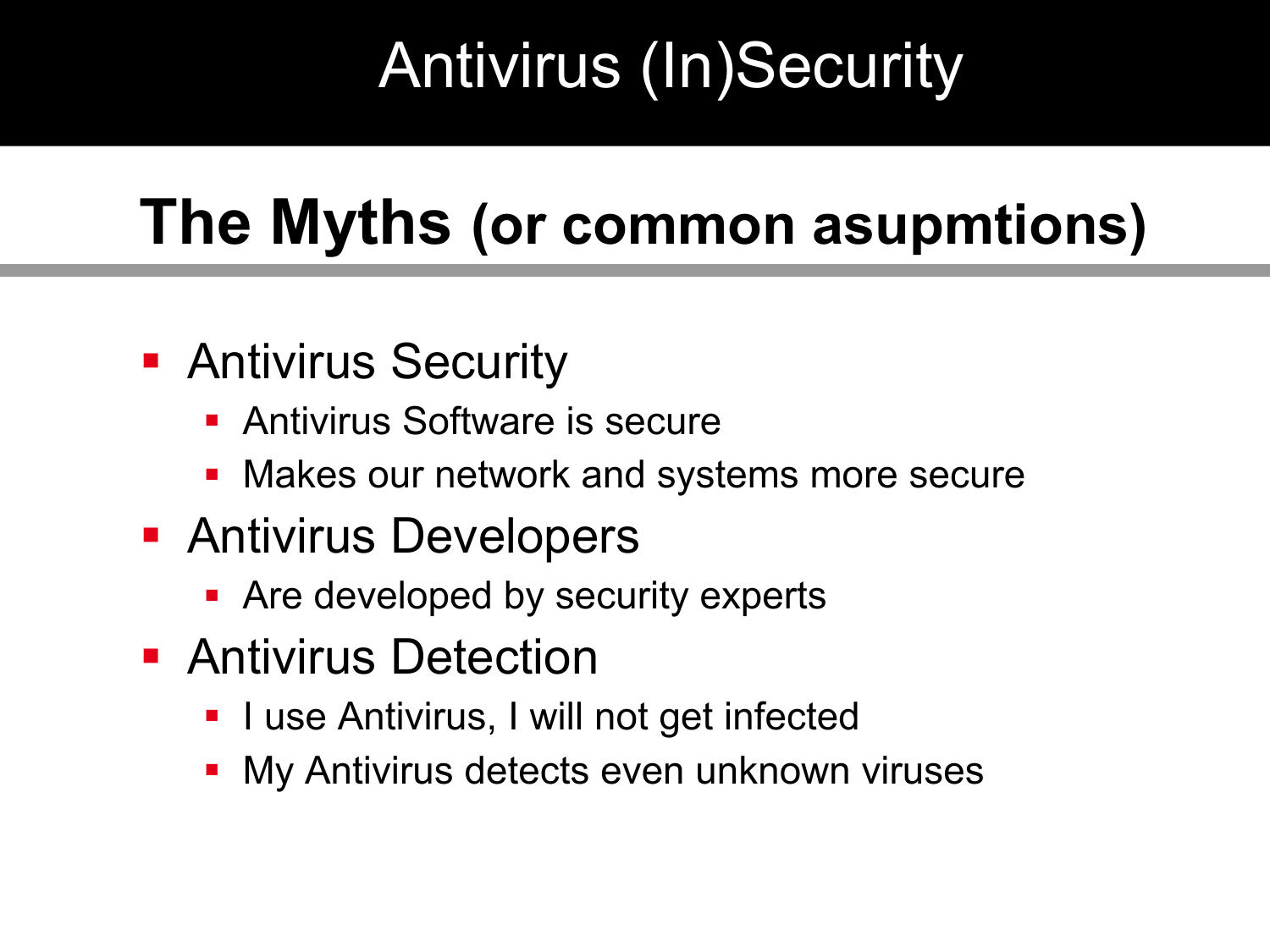#### **The Facts**

- **Antivirus Security** 
	- We'll discuss how secure AV software is in this talk
- **Antivirus Developers** 
	- Are developed by **programmers** as any other software
- **Antivirus Detection** 
	- **Very old viruses tend to not be detected**
	- Not all packers are detected by all AVs
	- Each AV is able to handle a limited number of archiving formats, all AV has the more common ones.
	- **E** Someone has to suffer first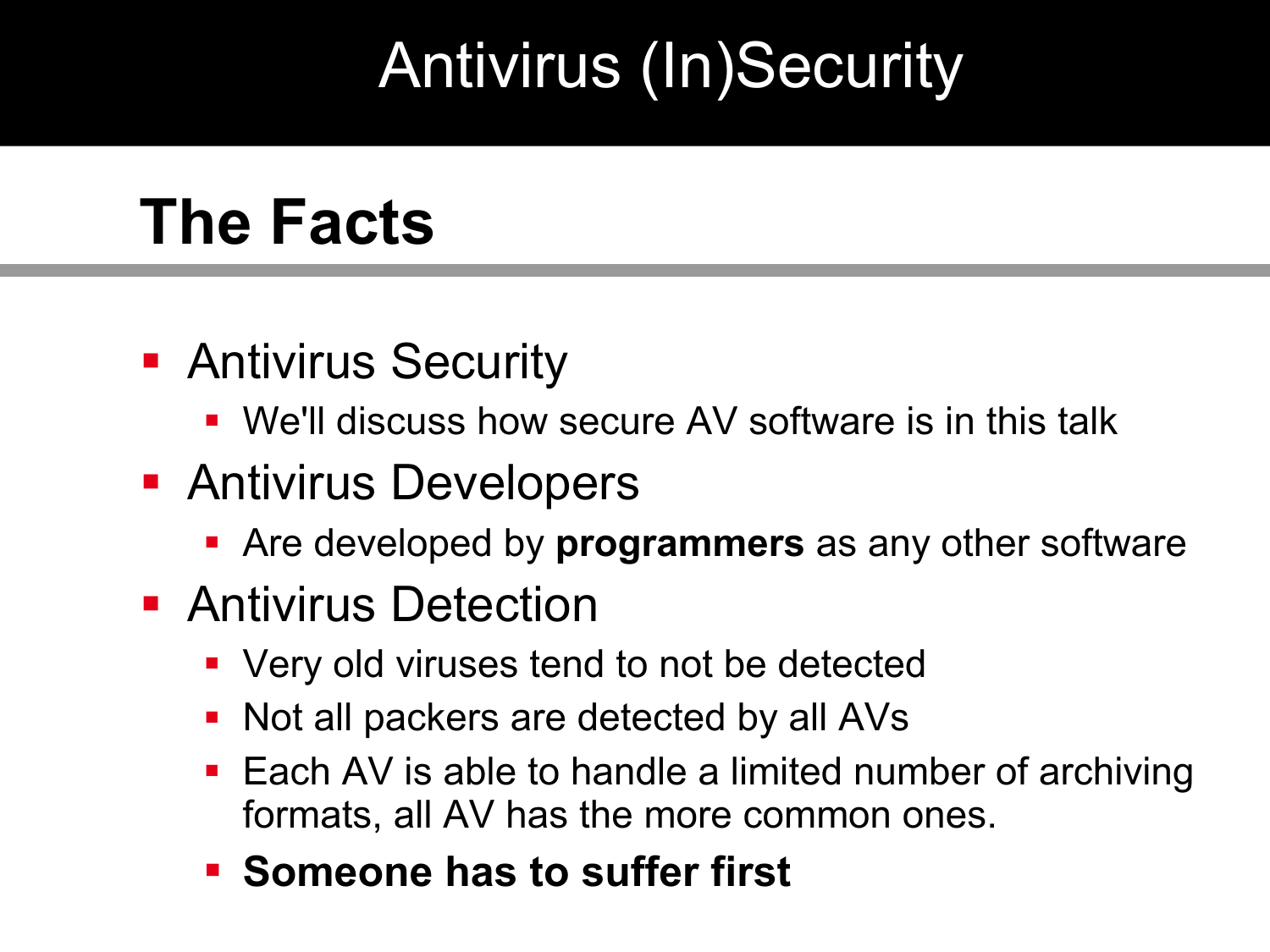#### **The Facts**

#### **Antivirus Software is a** *must have*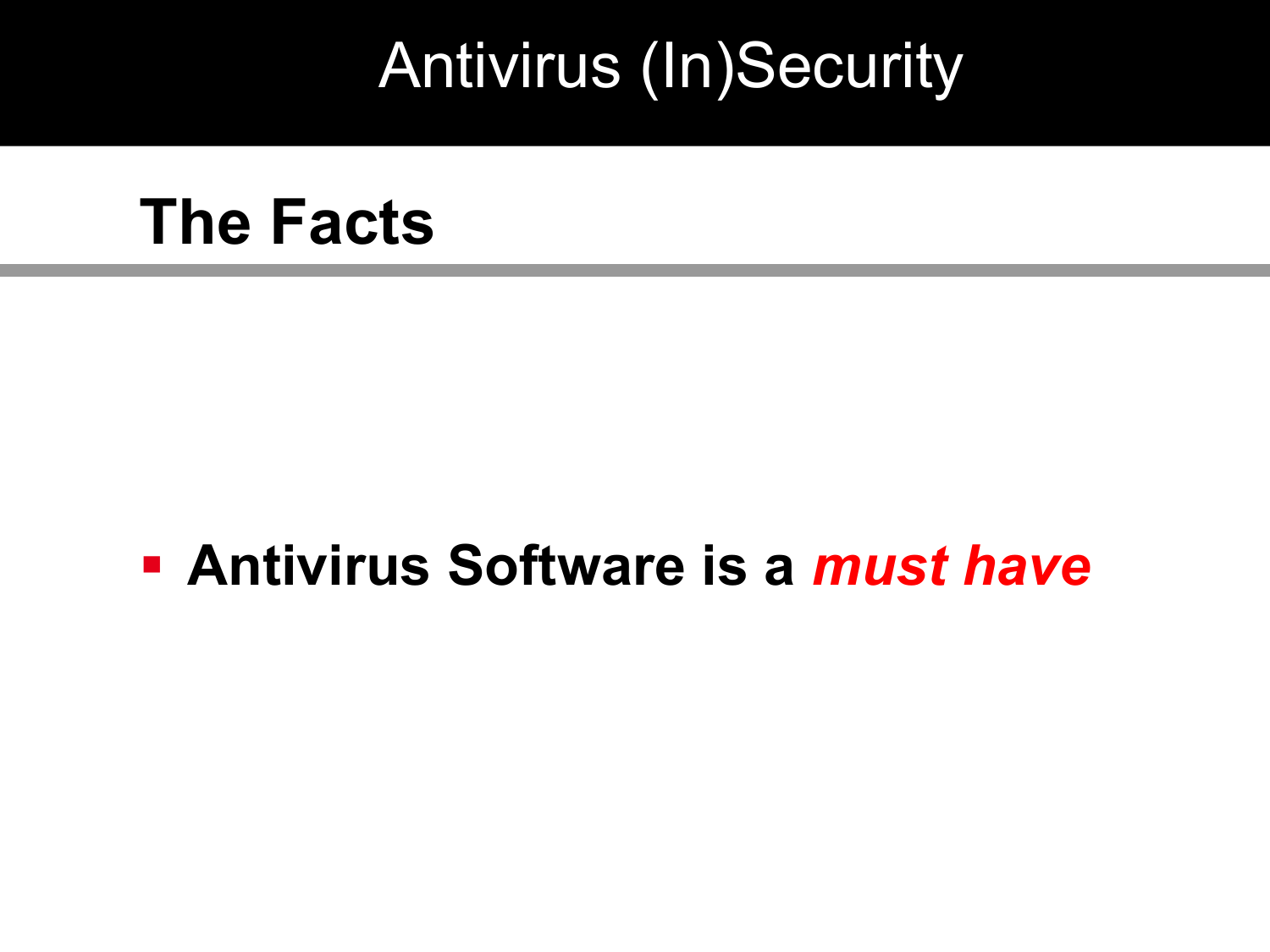# **COMMON PROBLEMS**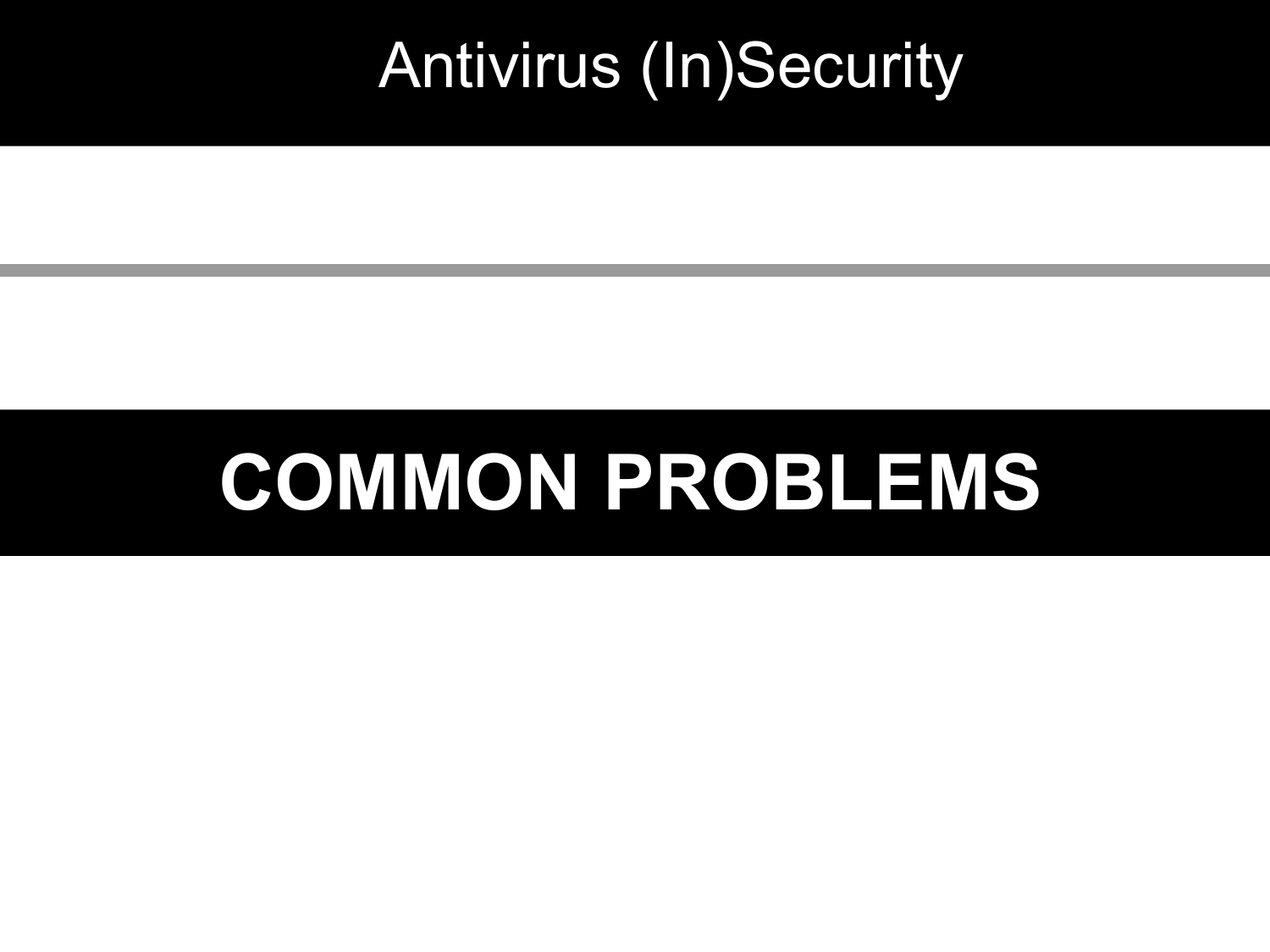## **Common Problems**

- **Communication Protocols Security by Obscurity** 
	- **Hardcoded passwords in the binaries**
- UnProper Password Handling
	- Storing the password of the Administration console also in the clients config file. (TrendMicro some time ago, 'encrypted' with a char depending on possition mutation algorithm.)
- **Client Listeners standard Security Issues**
- **NULL DACLS** 
	- **Registry for Settings**
	- **Config files**
	- Handles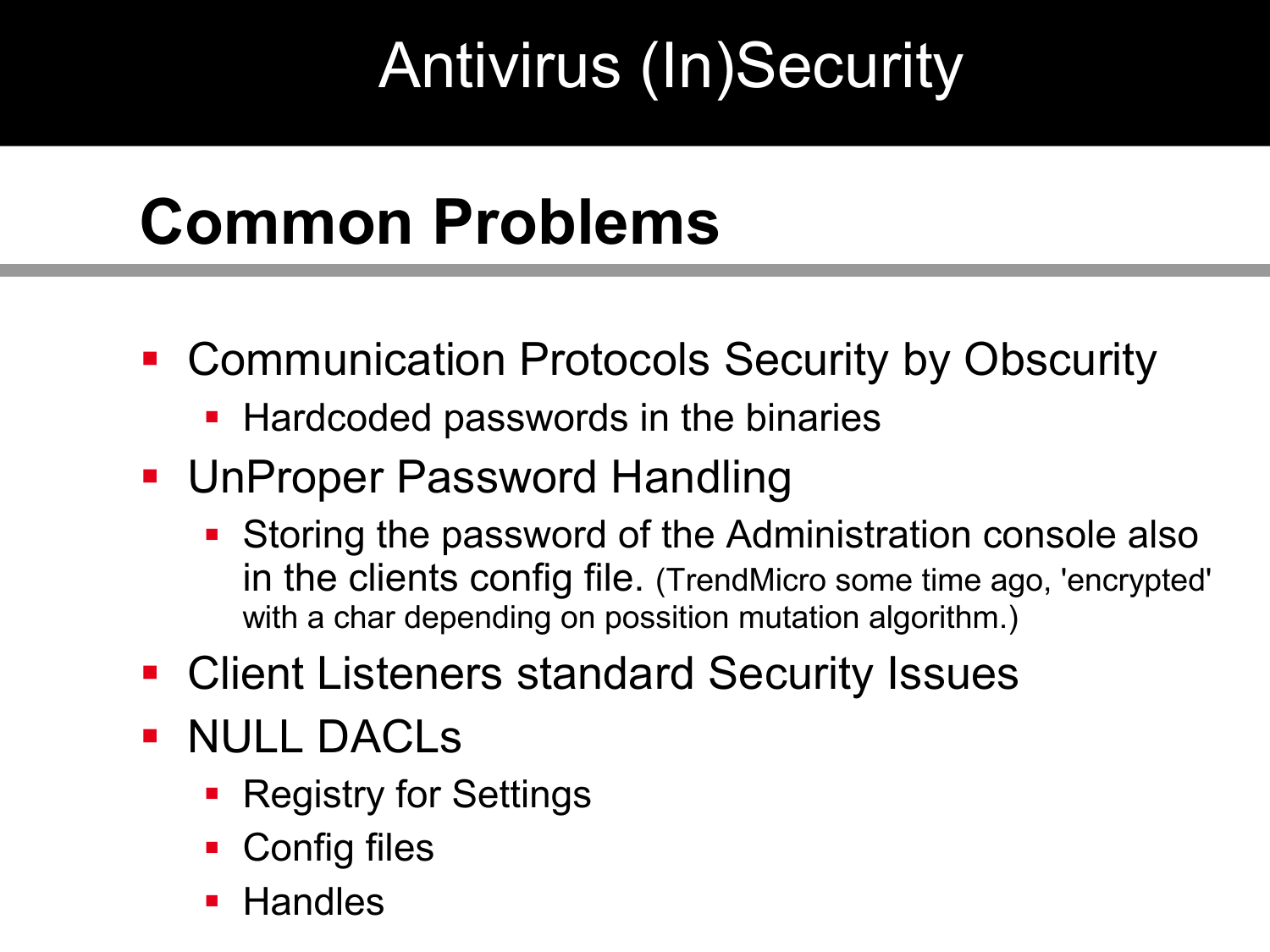#### **Common Problems**

|                              | <b>Af</b> Process Explorer - Sysinternals: www.sysinternals.com [TURION64\shadown]                         |                          |                            |                                                   |                                  |               |  |
|------------------------------|------------------------------------------------------------------------------------------------------------|--------------------------|----------------------------|---------------------------------------------------|----------------------------------|---------------|--|
| File                         | Options View Process Find Handle Users Help                                                                |                          |                            |                                                   |                                  |               |  |
| Ы<br>回                       | E Q<br><b>鹩</b> ⊕<br>目<br>18 X  <br>壁                                                                      |                          |                            |                                                   |                                  |               |  |
| Process                      |                                                                                                            | <b>PID</b>               |                            | CPU Description                                   | Company Name                     |               |  |
|                              | FRAVServer.exe                                                                                             | 748                      |                            | F-PROT Antivirus for Windows                      | <b>FRISK Software</b>            |               |  |
|                              | ThiectWinSockServiceV2.exe                                                                                 | 836                      |                            |                                                   |                                  |               |  |
|                              | mysgld-nt.exet                                                                                             | 860                      |                            |                                                   |                                  |               |  |
|                              | HPZIPM12.EXE                                                                                               | 1044                     |                            | <b>DELL DELL</b>                                  | <b>LID</b>                       |               |  |
|                              | <b>Research Service.exe</b>                                                                                |                          |                            | \RPC Control\OLE6239C16C1AD34D8DB32B376D1B07 Pr   | ? X                              | <b>BC</b>     |  |
|                              | □ SR_Watchdog.exe                                                                                          |                          |                            |                                                   |                                  |               |  |
|                              | SR_GUI.exe                                                                                                 | <b>Details</b>           | Security                   |                                                   |                                  | łС.,          |  |
|                              | sychost.exe                                                                                                |                          |                            |                                                   |                                  |               |  |
|                              | vmware-ufad.exe                                                                                            | Group or user names:     |                            |                                                   |                                  |               |  |
|                              | vmware-authd.exe                                                                                           |                          |                            | <b>122</b> ANONYMOUS LOGON                        |                                  |               |  |
|                              |                                                                                                            | <b>RE</b> Everyone       |                            |                                                   |                                  |               |  |
| Type                         | Name                                                                                                       |                          |                            |                                                   |                                  |               |  |
| Mutant                       | \BaseNamedObjects\RasPbFile                                                                                |                          |                            |                                                   |                                  |               |  |
| Mutant                       | \BaseNamedObjects\ZonesCacheCounterMutex                                                                   |                          |                            |                                                   |                                  |               |  |
| Mutant                       | \BaseNamedObjects\ZonesCounterMutex                                                                        |                          |                            |                                                   |                                  |               |  |
| Mutant                       | \BaseNamedObjects\ZonesLockedCacheCounterMutex                                                             |                          |                            |                                                   |                                  |               |  |
| Mutant                       | \BaseNamedObjects\ZoneAttributeCacheCounterMutex                                                           |                          |                            |                                                   |                                  |               |  |
| Mutant                       | \BaseNamedObjects\ZoneAttributeCacheCounterMutex                                                           |                          |                            |                                                   | Add<br>Remove                    |               |  |
| l Port                       | \RPC Control\OLE6239C16C1AD34D8DB32B376D1B07                                                               | Permissions for Everyone |                            |                                                   | Allow<br>Deny                    |               |  |
| Process                      | FPAVServer.exe(748)                                                                                        |                          |                            |                                                   |                                  |               |  |
| Section                      | \BaseNamedObjects\C:_Documents and Settings_LocalSe                                                        | Delete                   |                            |                                                   | ▽<br>H                           |               |  |
| Section                      | \BaseNamedObjects\C: Documents and Settings LocalSe                                                        | Execute                  |                            |                                                   | $\blacksquare$                   |               |  |
| Section                      | \BaseNamedObjects\C:_Documents and Settings_LocalSe                                                        | Synchronize              |                            |                                                   | V<br>$\Box$                      |               |  |
| Section                      | \BaseNamedObjects\SENS Information Cache                                                                   | Query State              |                            |                                                   | V<br>$\blacksquare$              |               |  |
| Section                      | \BaseNamedObjects\UrZonesSM_SYSTEM                                                                         | Modify State             |                            |                                                   | $\blacksquare$<br>$\blacksquare$ |               |  |
| Semaphore<br>Semaphore       | \BaseNamedObjects\shell.{A48F1A32-A340-11D1-BC6B-00<br>\BaseNamedObiects\shell.{210A4BA0-3AEA-1069-A2D9-08 |                          | <b>Special Permissions</b> |                                                   | ⊽                                |               |  |
| Thread                       | FPAVServer.exe(748): 752                                                                                   |                          |                            |                                                   |                                  |               |  |
| Thread                       | FPAVServer.exe(748): 752                                                                                   |                          |                            | For special permissions or for advanced settings, |                                  |               |  |
| Thread                       | FPAVServer.exe(748): 824                                                                                   | click Advanced.          |                            |                                                   | Advanced                         |               |  |
| Thread                       | FPAVServer.exe(748): 976                                                                                   |                          |                            |                                                   |                                  |               |  |
| Thread                       | FPAVServer.exe(748): 1480                                                                                  |                          |                            |                                                   | QK                               |               |  |
| Thread                       | FPAVServer.exe(748): 1972                                                                                  |                          |                            |                                                   |                                  |               |  |
| Thread                       | FPAVServer.exe(748): 1976                                                                                  |                          |                            |                                                   |                                  |               |  |
| l Thread                     | FPAVServer.exe(748): 2008                                                                                  |                          |                            |                                                   |                                  |               |  |
| المستحيلات                   | FDAMP -  -  (740), 1000                                                                                    |                          |                            |                                                   |                                  |               |  |
| $\left\langle \right\rangle$ | $\rm III$                                                                                                  |                          |                            |                                                   |                                  | $\rightarrow$ |  |

CPU Usage: 18.92% | Commit Charge: 28.74% | Processes: 65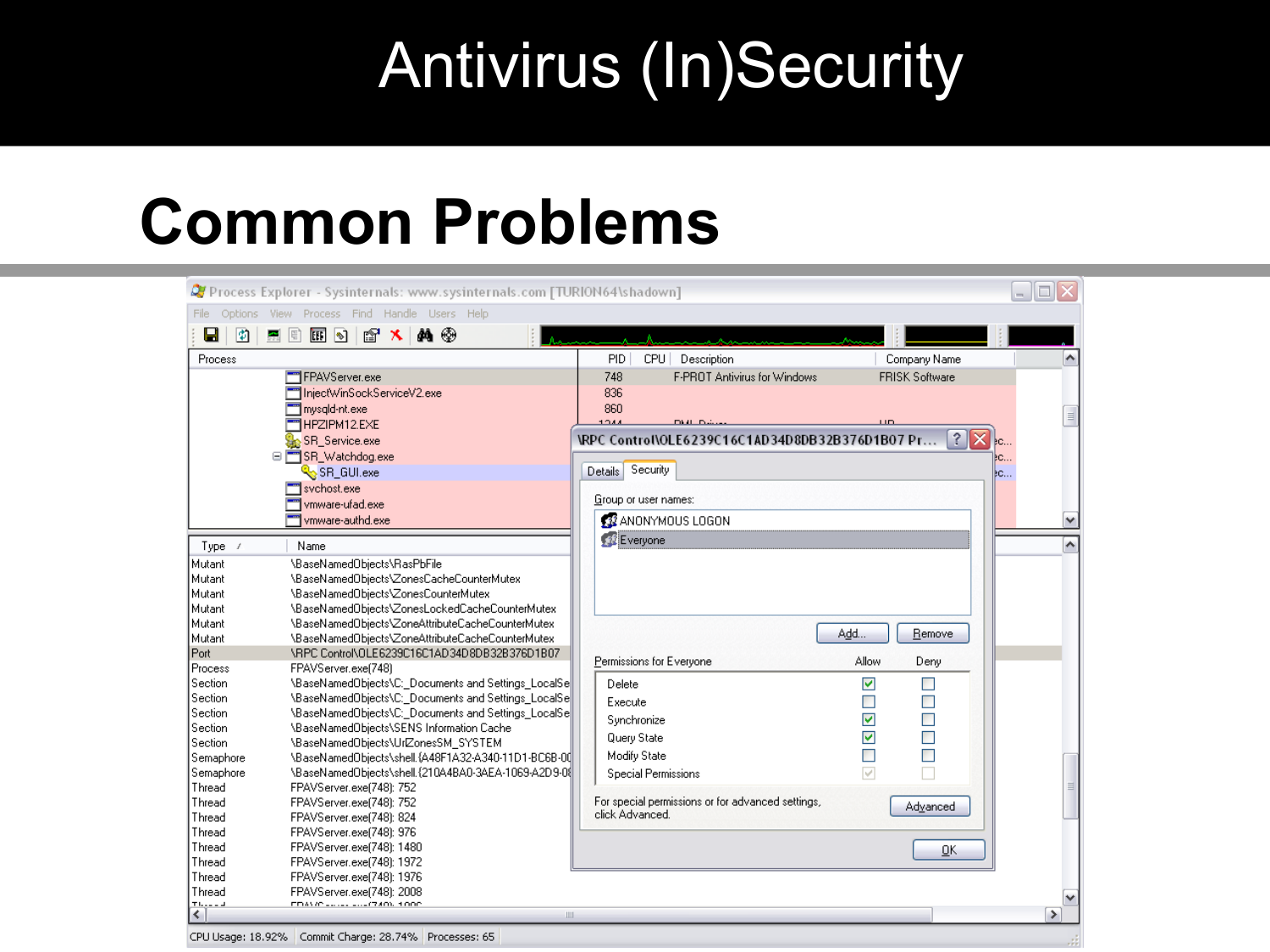## **Common Problems**

- **Very bad input validation** 
	- Plenty of interger issues
		- Reading sizes from the headers
		- **Signed integers to deal with sizes and lengths**
- Don't Implement all filetype features
	- **·** i.e: gzip concatenation
- Don't know how to deal with big files (>2GB)
- **Are not aligned with massively used software**
- **They really think they know about security**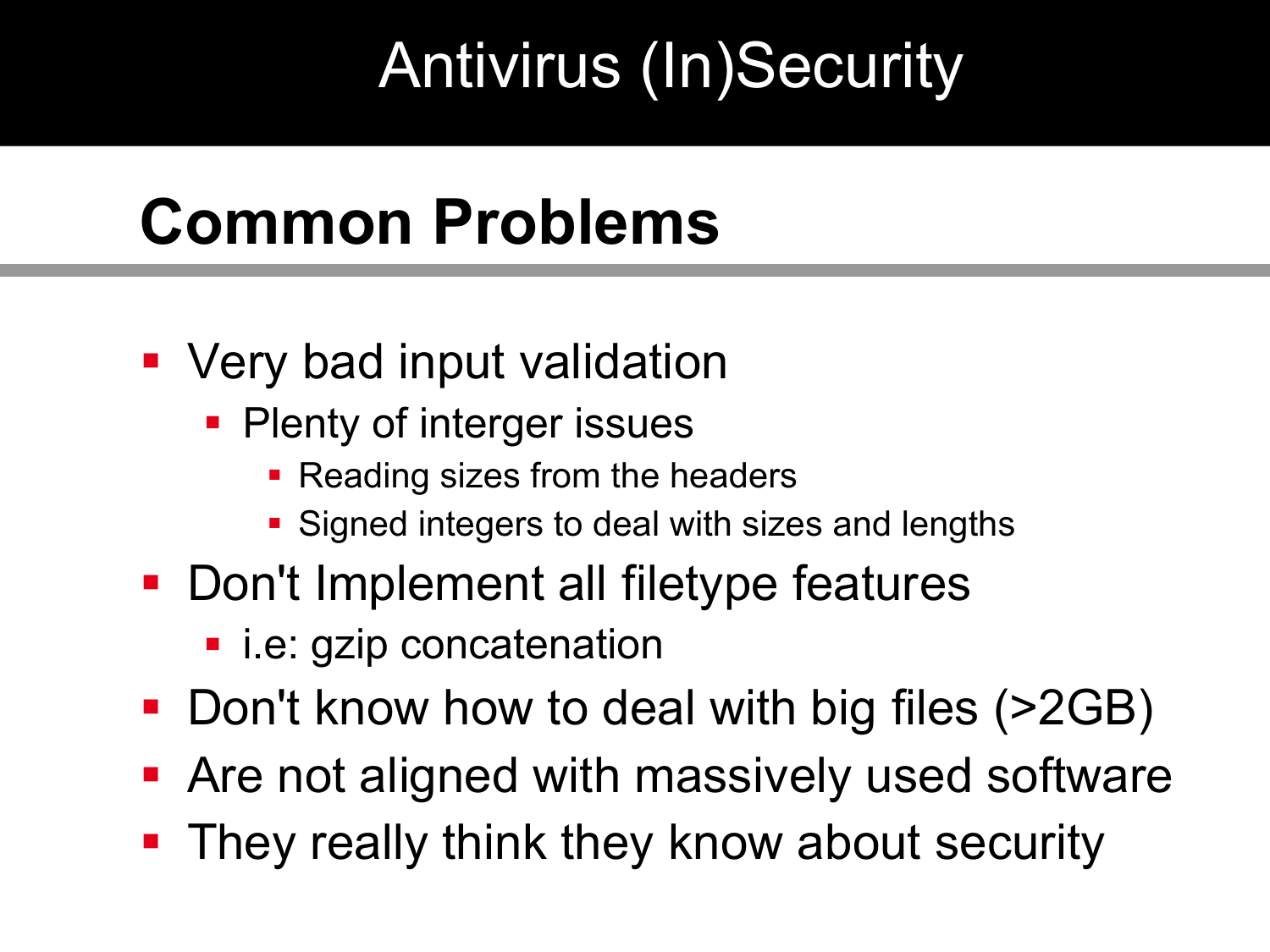#### **Common Problems**

#### **• Parsing Vulnerabilities**

- Antivirus have to deal with so many file formats that the chances to have more than one security flaw in their parsers are very high
- Zip, Zip SFX, ARJ, ARJ, SFX, TAR, GZ, ZOO, UUEncode, TNEF, MIME, BINHEX, MSCompress, CAB, CAB SFX, LZH, LZH SFX, LHA, RAR, RAR SFX, JAR, BZ2, Base64, MacBinary, ASPack, CHM, DOC, EML, EXE, FSG, HLP, PDF, Yoda, ELF, PPT, OPD, and much more.
- **If the creators of this filetypes have problems themself** parsing them, what are the chances for the antivirus against them all? (scary isn't it?)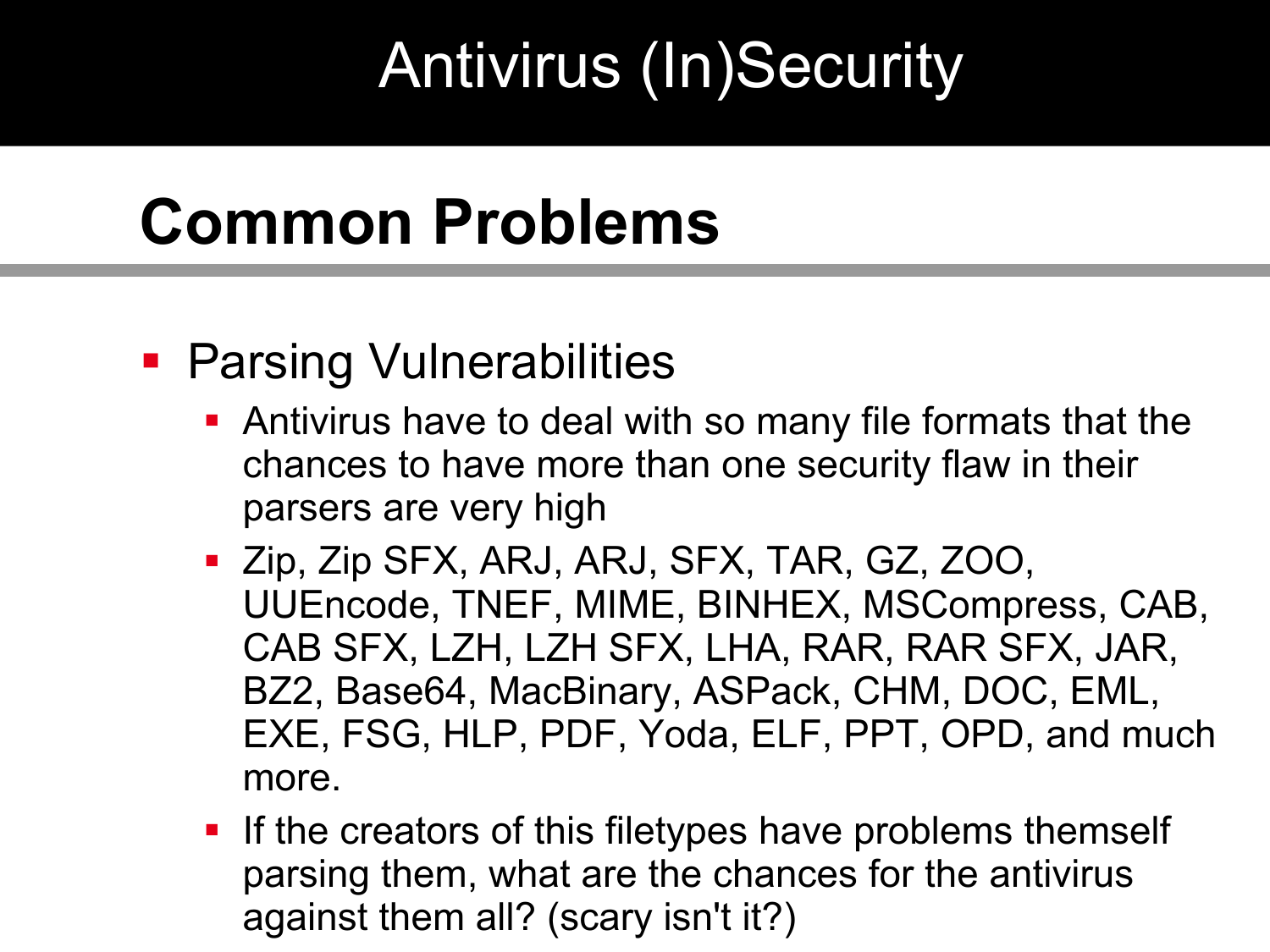#### **Common Problems**

- **25.07.2007 CA eTrust - Denial of [Service Advisory](file:///C:/ROOT/Conferencias/CCC%20Camp%202007/parsing-engines-advisories.php) [CHM]**
- **23.07.2007 [Norman Antivirus -](file:///C:/ROOT/Conferencias/CCC%20Camp%202007/parsing-engines-advisories.php) Denial of Service Advisory [DOC]**
- **23.07.2007 Norman Antivirus - [Detection Bypass Advisory](file:///C:/ROOT/Conferencias/CCC%20Camp%202007/parsing-engines-advisories.php) [DOC]**
- **23.07.2007 Norman Antivirus - Arbitrary [Code Execution Advisory](file:///C:/ROOT/Conferencias/CCC%20Camp%202007/parsing-engines-advisories.php) [LZH]**
- **23.07.2007 Norman Antivirus - Arbitrary [Code Execution Advisory](file:///C:/ROOT/Conferencias/CCC%20Camp%202007/parsing-engines-advisories.php) [ACE]**
- **20.07.2007 [Panda Antivirus Arbitrary Code Execution \[EXE\]](file:///C:/ROOT/Conferencias/CCC%20Camp%202007/parsing-engines-advisories.php)**
- **20.07.2007 ESET NOD32 Denial of [Service \[ASPACK+FSG\]](file:///C:/ROOT/Conferencias/CCC%20Camp%202007/parsing-engines-advisories.php)**
- **20.07.2007 ESET NOD32 Denial of [Service \[ASPACK\]](file:///C:/ROOT/Conferencias/CCC%20Camp%202007/parsing-engines-advisories.php)**
- **20.07.2007 ESET NOD32 Arbitrary [Code Execution \[CAB\]](file:///C:/ROOT/Conferencias/CCC%20Camp%202007/parsing-engines-advisories.php)**
- **04.06.2007 [F-Secure Denial of](file:///C:/ROOT/Conferencias/CCC%20Camp%202007/parsing-engines-advisories.php) Service [FSG]**
- **04.06.2007 [F-Secure Denial of](file:///C:/ROOT/Conferencias/CCC%20Camp%202007/parsing-engines-advisories.php) Service [ARJ]**
- **01.06.2007 [F-Secure Remote Code Execution \[LZH\]](file:///C:/ROOT/Conferencias/CCC%20Camp%202007/parsing-engines-advisories.php)**
- **30.05.2007 Avira Antivir [Infinite Loop \[TAR\]](file:///C:/ROOT/Conferencias/CCC%20Camp%202007/parsing-engines-advisories.php)**
- **29.05.2007 [Avira Antivir](file:///C:/ROOT/Conferencias/CCC%20Camp%202007/parsing-engines-advisories.php) Divide By Zero [UPX]**
- **28.05.2007 Avira Antivir Abritary [Remote Code Execution \[LZH\]](file:///C:/ROOT/Conferencias/CCC%20Camp%202007/parsing-engines-advisories.php)**
- **25.05.2007 [Avast! Heap Overflow \[SIS\]](file:///C:/ROOT/Conferencias/CCC%20Camp%202007/parsing-engines-advisories.php)**
- **24.04.2007 [Avast! Heap Overflow \[CAB\]](file:///C:/ROOT/Conferencias/CCC%20Camp%202007/parsing-engines-advisories.php)**

**+80 Vunerabilities Reported just by me @30 fixed**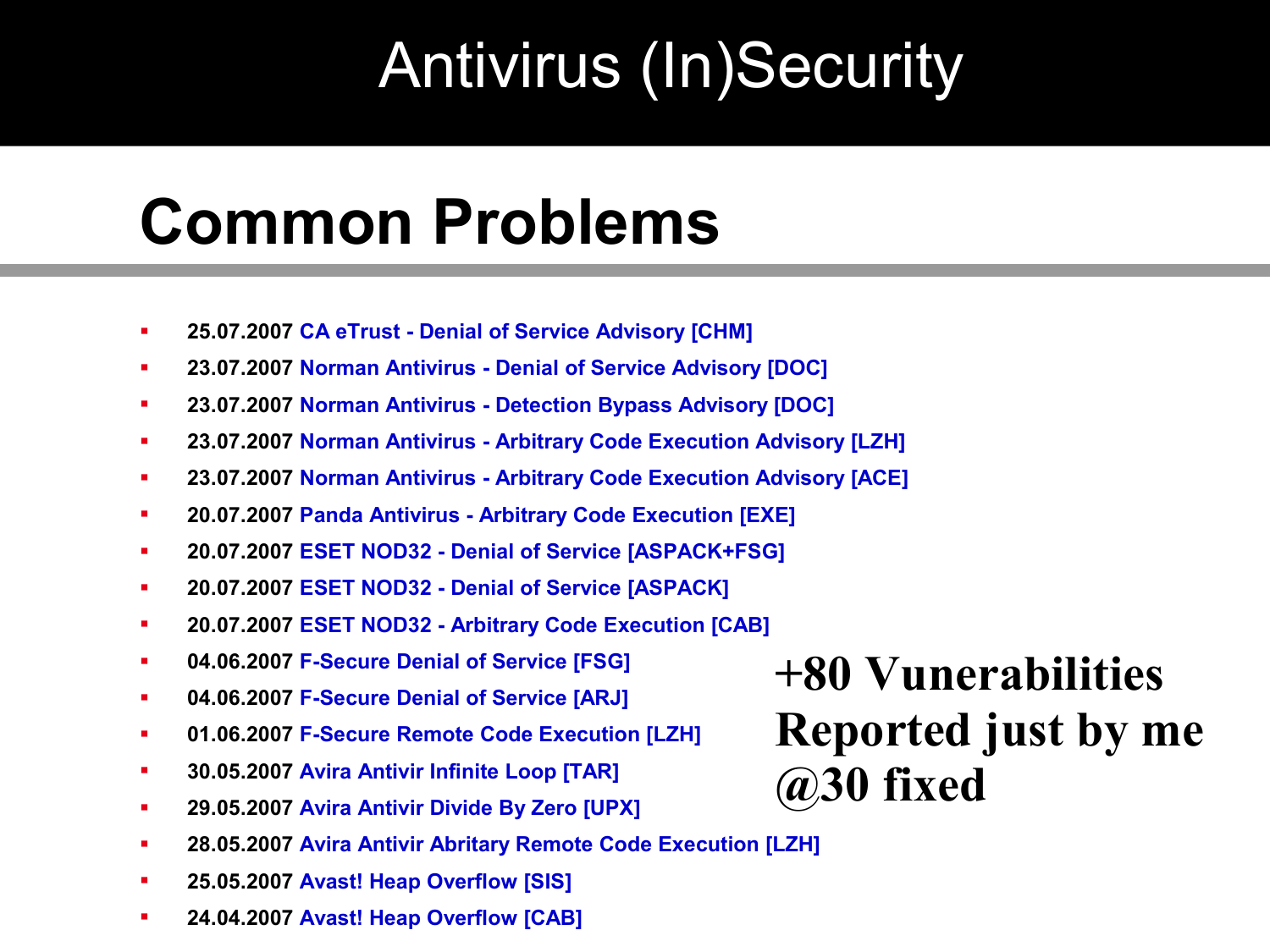#### **Common Problems**

#### **Dangers**

- **They mostly reuse their engines in their IPS/IDS** 
	- **This is good though**
- **Impact** 
	- **Bypass Detection**
	- **Settings Modificacion**
	- **DoS**
	- **Elevation of Privilege**
	- Remote Code Execution
	- **Whole Network Environment Compromize**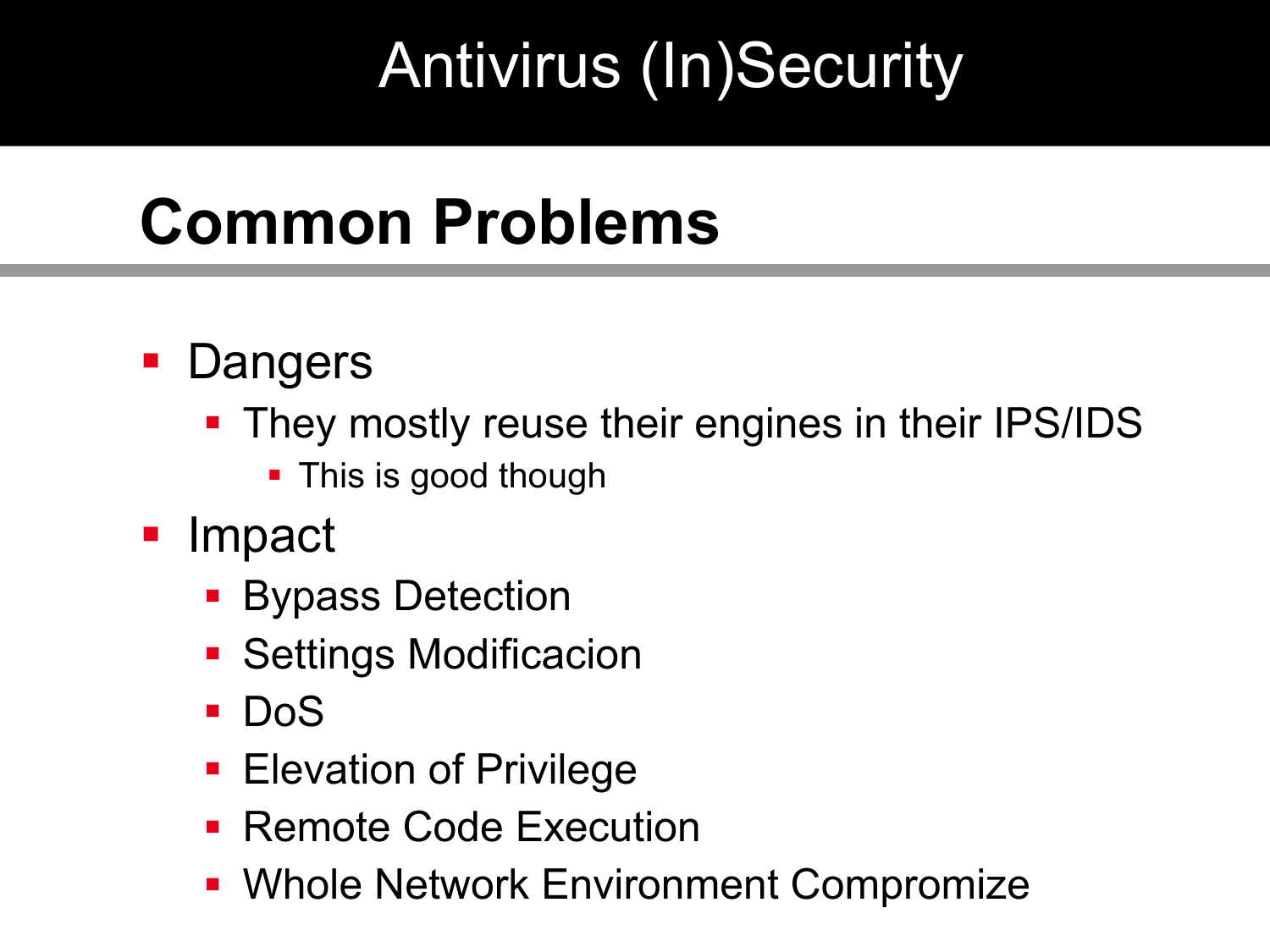#### **Common Problems**

|                                                                                                                                                                                                                                                                                                                                                                   |                                                                                                                                                                                                                                                                                                                                                                                                                                                                                                                                                                                                                                                                               |                                              | Google Mail - aca van - Mozilla Firefox         |
|-------------------------------------------------------------------------------------------------------------------------------------------------------------------------------------------------------------------------------------------------------------------------------------------------------------------------------------------------------------------|-------------------------------------------------------------------------------------------------------------------------------------------------------------------------------------------------------------------------------------------------------------------------------------------------------------------------------------------------------------------------------------------------------------------------------------------------------------------------------------------------------------------------------------------------------------------------------------------------------------------------------------------------------------------------------|----------------------------------------------|-------------------------------------------------|
| File Edit View<br>Go                                                                                                                                                                                                                                                                                                                                              | Bookmarks Tools<br>Help                                                                                                                                                                                                                                                                                                                                                                                                                                                                                                                                                                                                                                                       |                                              | $\bullet$ .                                     |
|                                                                                                                                                                                                                                                                                                                                                                   | https://mail.google.com/mail/?&ik=<br>$S_{\text{c}}$ rtm=1                                                                                                                                                                                                                                                                                                                                                                                                                                                                                                                                                                                                                    |                                              | 8 - 0 Go G                                      |
|                                                                                                                                                                                                                                                                                                                                                                   |                                                                                                                                                                                                                                                                                                                                                                                                                                                                                                                                                                                                                                                                               | DataCompressio                               |                                                 |
| MGoogl                                                                                                                                                                                                                                                                                                                                                            | $G$ null. Nul                                                                                                                                                                                                                                                                                                                                                                                                                                                                                                                                                                                                                                                                 |                                              | p. Python  2. Downlo<br>$\overline{\mathbf{z}}$ |
| Starred M<br>Chats $\heartsuit$                                                                                                                                                                                                                                                                                                                                   | aca van                                                                                                                                                                                                                                                                                                                                                                                                                                                                                                                                                                                                                                                                       |                                              | New window                                      |
| <b>Sent Mail</b><br>Drafts<br>All Mail<br><b>Spam (15)</b><br>Trash<br><b>Contacts</b><br>$\blacktriangleright$ shadown<br>Search, add, or invite<br>$\blacktriangleright$ Labels<br>Subscripciones<br>A Leer mas Tarde<br><b>Amigos Seattle</b><br>Interesantes<br>Advisories<br>Amigos de Argentina<br><b>Binary Analisis</b><br>Bolivia<br><b>BugTrag (23)</b> | shadown to Hernán<br>un abrazo :)<br>y mil gracias.<br>u.<br>Sergio Alvarez<br>Security, Research & Development<br><b>IT Security Consultant</b><br>email: shadown@gmail.com<br>This message is confidential. It may also contain information that is<br>privileged or otherwise legally exempt from disclosure. If you have<br>received it by mistake please let us know by e-mail immediately and<br>delete it from your system; should also not copy the message nor<br>disclose its contents to anyone. Many thanks.<br>4 attachments - Oops the virus scanner has a problem right now. Download at your own risk, or try again<br>later.<br>.tar.gz<br>ą<br>39K Download | More options $\oslash$ 8:27 pm (2 hours ago) | <b>骨Print</b><br><b>R</b> Collapse all          |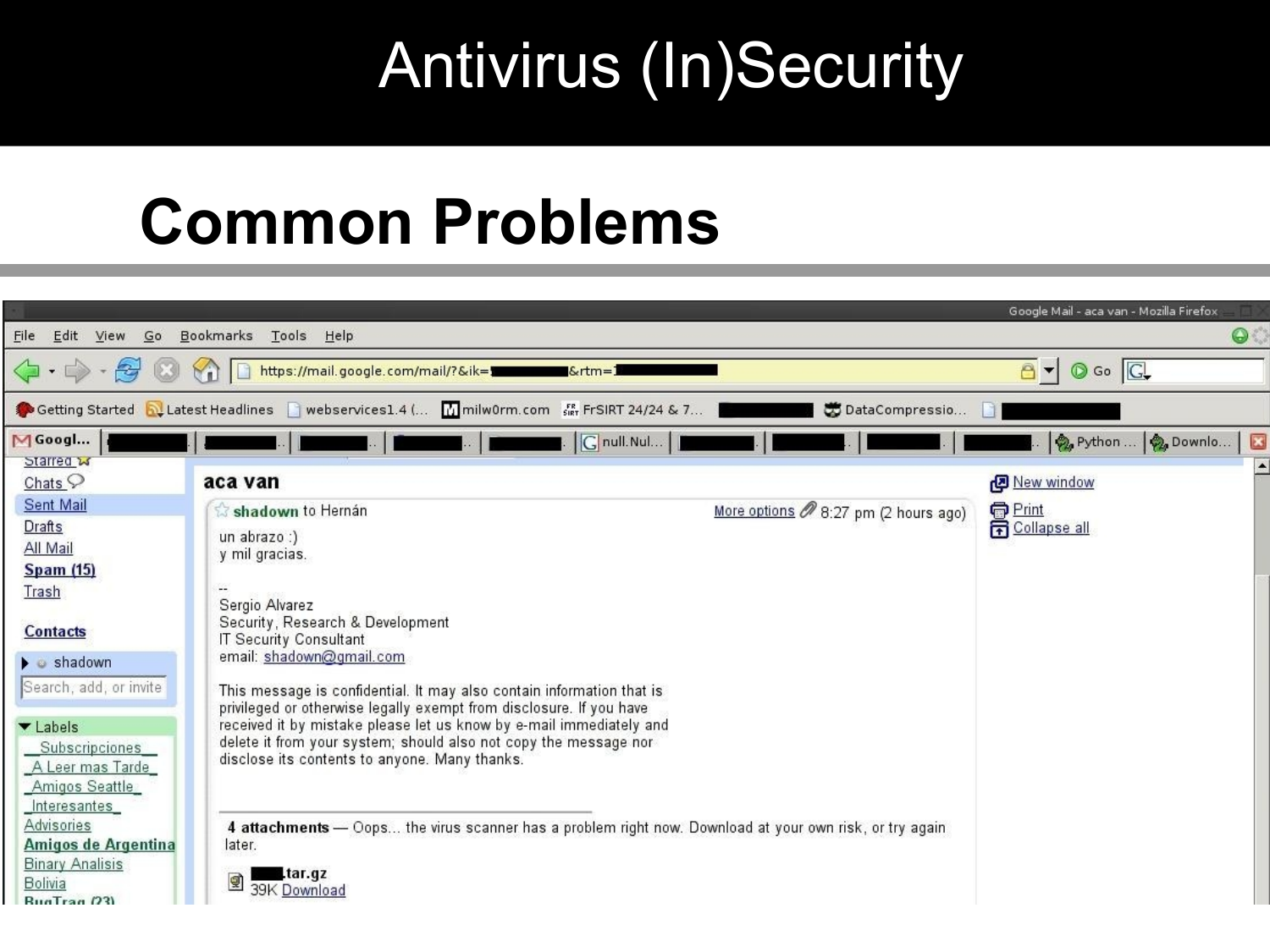#### **Common Problems**

- **Dealing with antivirus companies is not easy**
- After the research I've disabled my antivirus, ok, during the research. ;)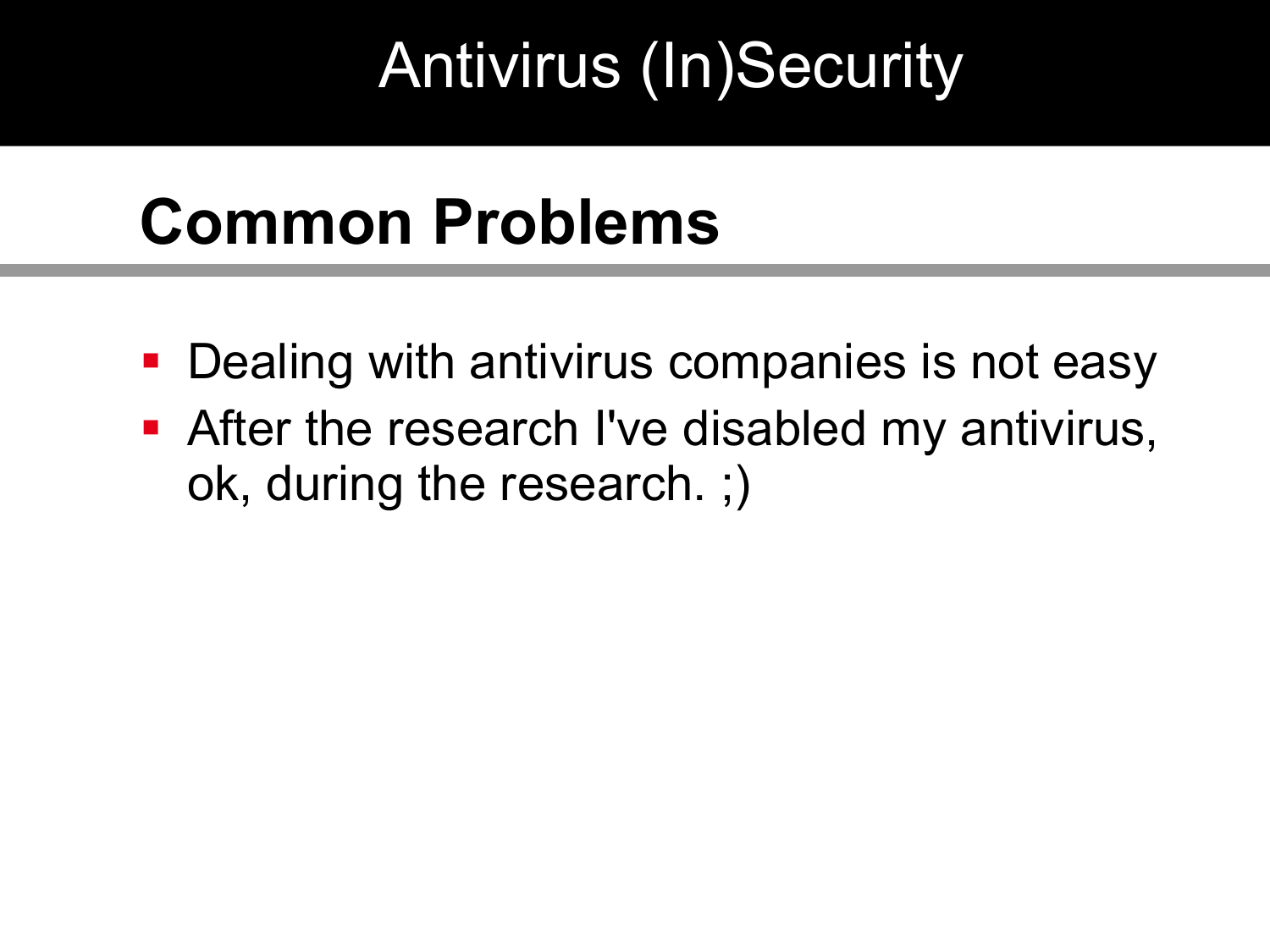# **HUNTING BUGS**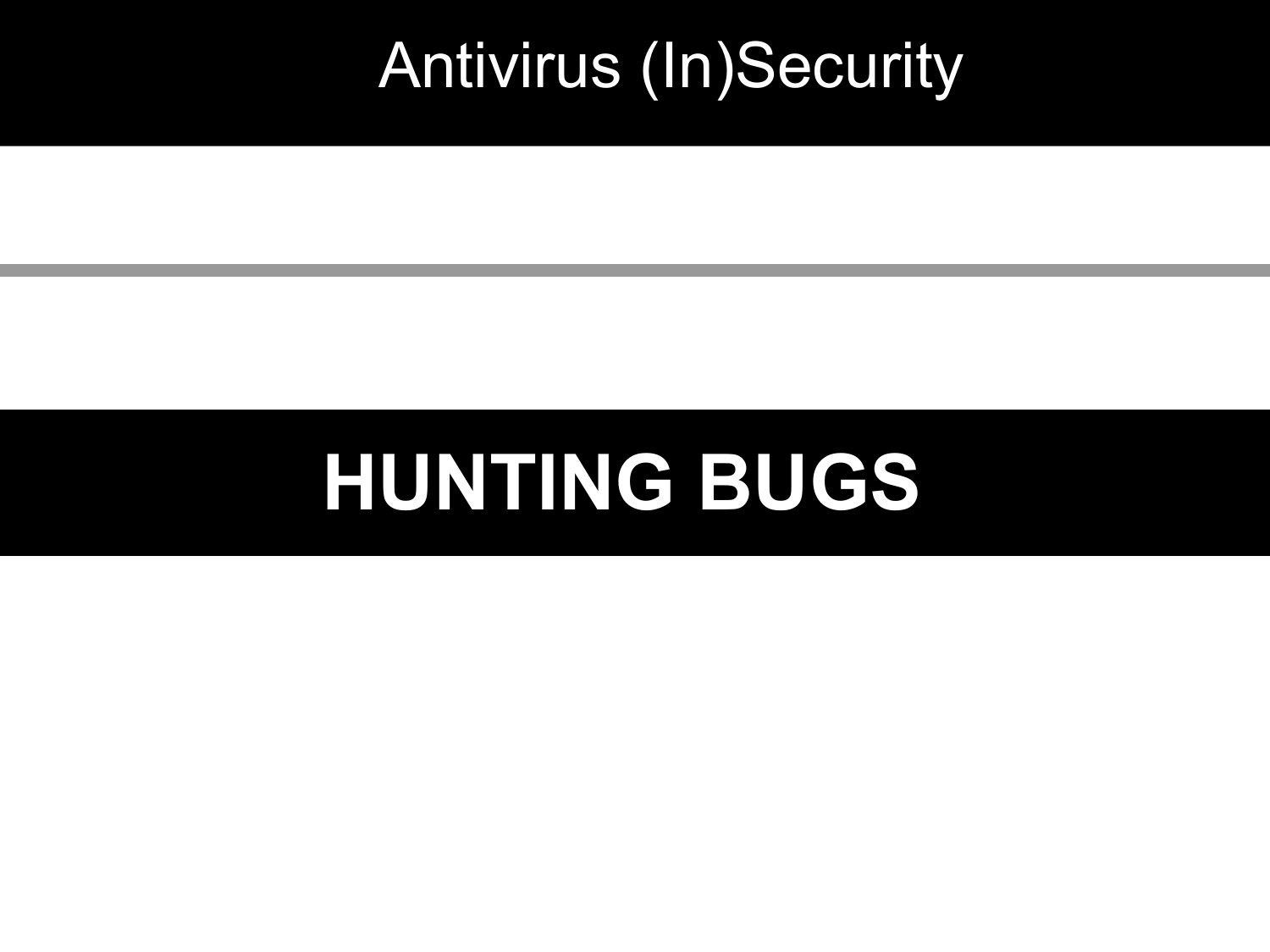# **Hunting Bugs**

- **Attack Vectors** 
	- **Any of the previous mentioned**
	- **Most profitable from the attacker PoV** 
		- E-Mail embedded files
		- WebSites
		- FTP
		- Instant Message
		- Gateway/Network Traffic (GW/IPS/IDS)
		- Shared Resources
		- **USB Storage Devices**
		- CD/DVD
		- MemSticks

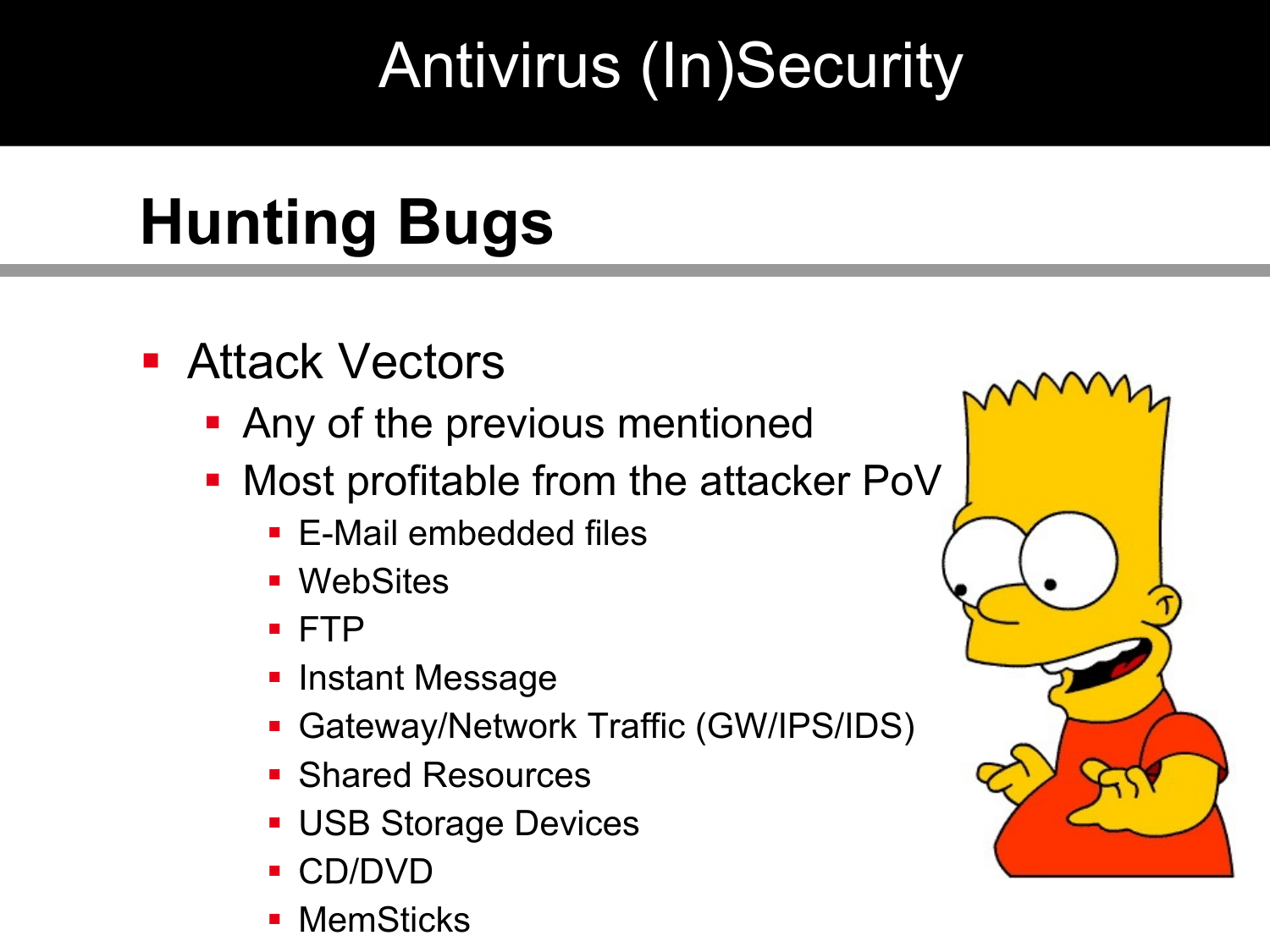# **Hunting Bugs**

#### **- Attack Vectors Testing**

- **Entry Points Runtime Analysis** 
	- **Wireshark**
	- $\blacksquare$  Cdb
	- **OllyDbg**
	- **Dum(b)ug**
	- **Paimei (win32)**
	- vtrace (multiplatform debugging framework)
	- **Fuzzer-Framework v1.0, Sysinernals tools, etc**
- **Parsers Analysis (idem above <del>Wireshark</del> + IDA)**
- **Fuzzing** 
	- **Peach, Fuzzer-Framework v1.0 (private though)**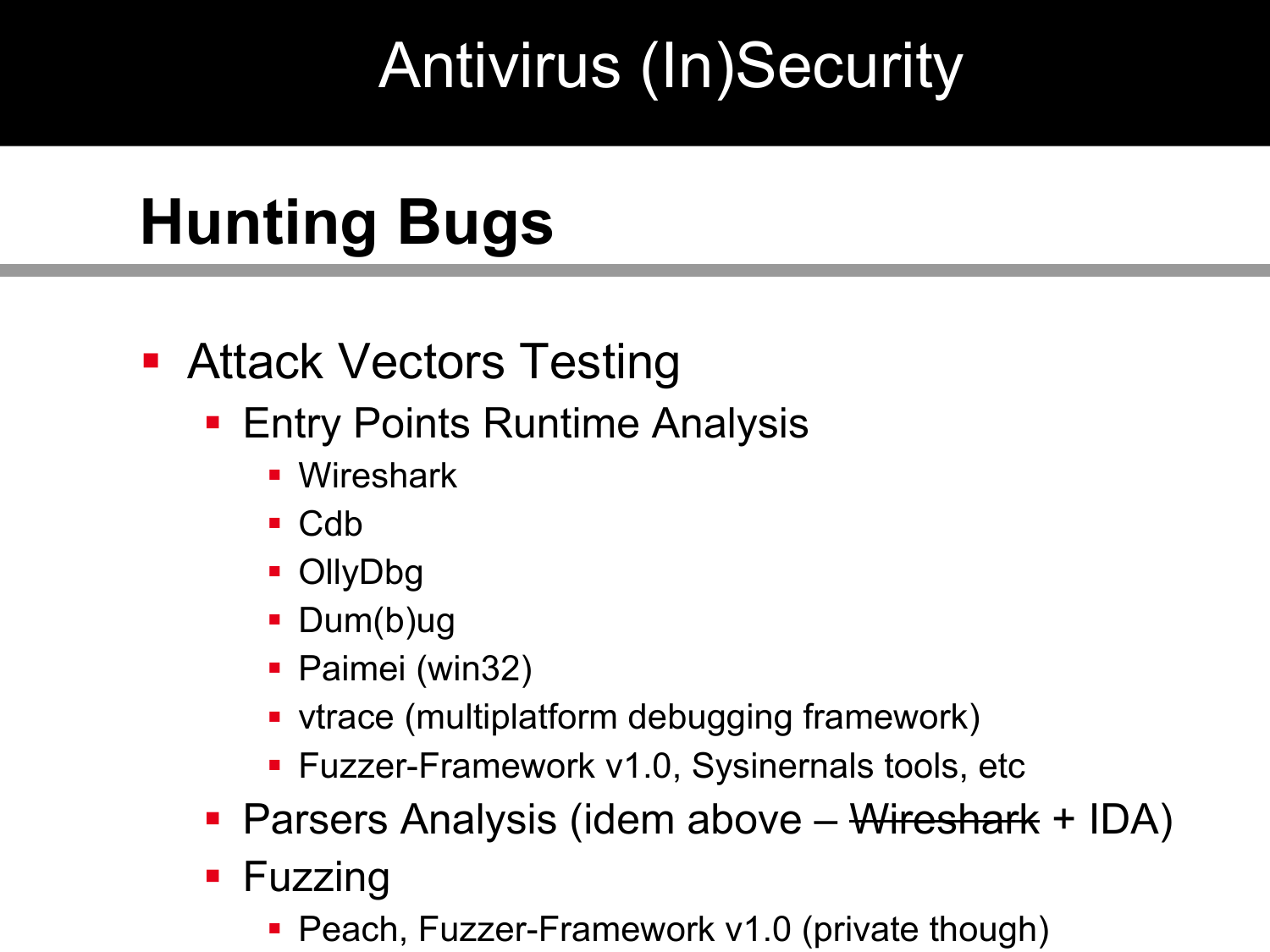# **Hunting Bugs**

#### **Fuzzer-Framework v1.0**

- **Fuzzing Engine** 
	- Customizable structures
	- **Support structure recursions**
	- Add customized structures on the fly (responses)
	- **Function Calls Interception (script on the top of vtrace)** 
		- **Arguments/Return values manipulation in runtime**
		- **-** Allows to fuzz virtually (almost) anything
	- **Lorcon Interface, and more...**
- Runtime tracing (customed scripts on top of vtrace)
	- **Automated tracing**
	- **Function Calls Hijacking**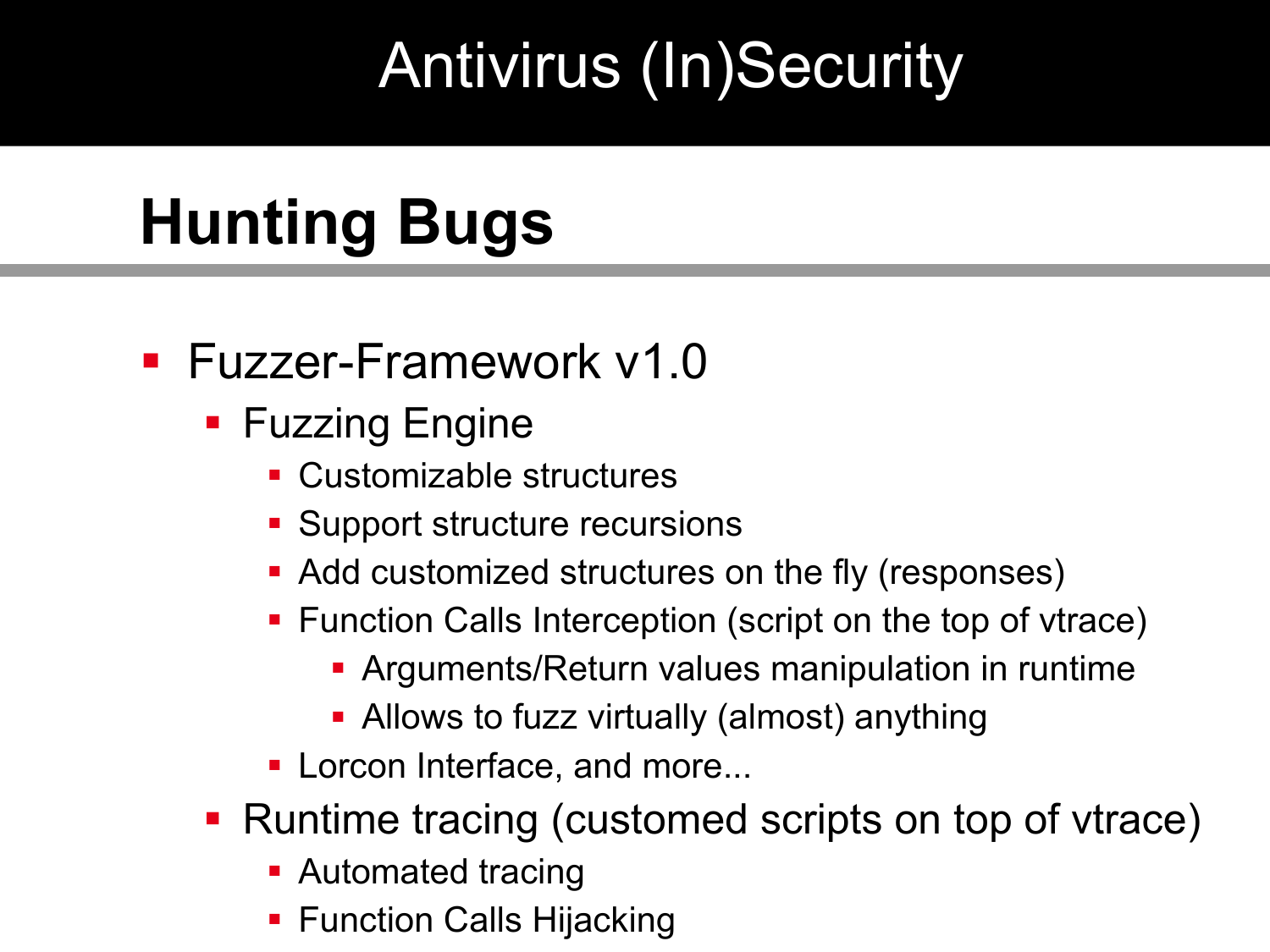**EXAMP** ZIP (from Pkware)

#### **Hunting Bugs**

| local file header signature                                                   | 4 bytes (0x04034b50) |
|-------------------------------------------------------------------------------|----------------------|
| version needed to extract                                                     | 2 bytes              |
| general purpose bit flag                                                      | 2 bytes              |
| compression method                                                            | 2 bytes              |
| last mod file time                                                            | 2 bytes              |
| last mod file date                                                            | 2 bytes              |
| $crc-32$                                                                      | 4 bytes              |
| compressed size                                                               | 4 bytes              |
| uncompressed size                                                             | 4 bytes              |
| filename length                                                               | 2 bytes              |
| extra field length                                                            | 2 bytes              |
| filename                                                                      | (variable size)      |
| extra field                                                                   | (variable size)      |
| <b>B.</b> Data descriptor:                                                    |                      |
| $crc-32$                                                                      | 4 bytes              |
| compressed size                                                               | 4 bytes              |
| uncompressed size                                                             | 4 bytes              |
| C. Central directory structure:                                               |                      |
| central file header signature                                                 | 4 bytes (0x02014b50) |
| version made by                                                               | 2 bytes              |
| version needed to extract                                                     | 2 bytes              |
| general purpose bit flag                                                      | 2 bytes              |
| compression method                                                            | 2 bytes              |
| last mod file time                                                            | 2 bytes              |
| last mod file date                                                            | 2 bytes              |
| $crc-32$                                                                      | 4 bytes              |
| compressed size                                                               | 4 bytes              |
| uncompressed size                                                             | 4 bytes              |
| filename length                                                               | 2 bytes              |
| extra field length                                                            | 2 bytes              |
| file comment length                                                           | 2 bytes              |
| disk number start                                                             | 2 bytes              |
| internal file attributes                                                      | 2 bytes              |
| external file attributes                                                      | 4 bytes              |
| relative offset of local header                                               | 4 bytes              |
| filename                                                                      | (variable size)      |
| extra field                                                                   | (variable size)      |
| file comment                                                                  | (variable size)      |
| end of central dir signature                                                  | 4 bytes (0x06054b50) |
| number of this disk                                                           | 2 bytes              |
| number of the disk with the start of the central directory                    | 2 bytes              |
| total number of entries in the central dir on this disk                       | 2 bytes              |
| total number of entries in the central dir                                    | 2 bytes              |
| size of the central directory                                                 | 4 bytes              |
| offset of start of central directory with respect to the starting disk number | 4 bytes              |
| zipfile comment length                                                        | 2 bytes              |
| zipfile comment                                                               | (variable size)      |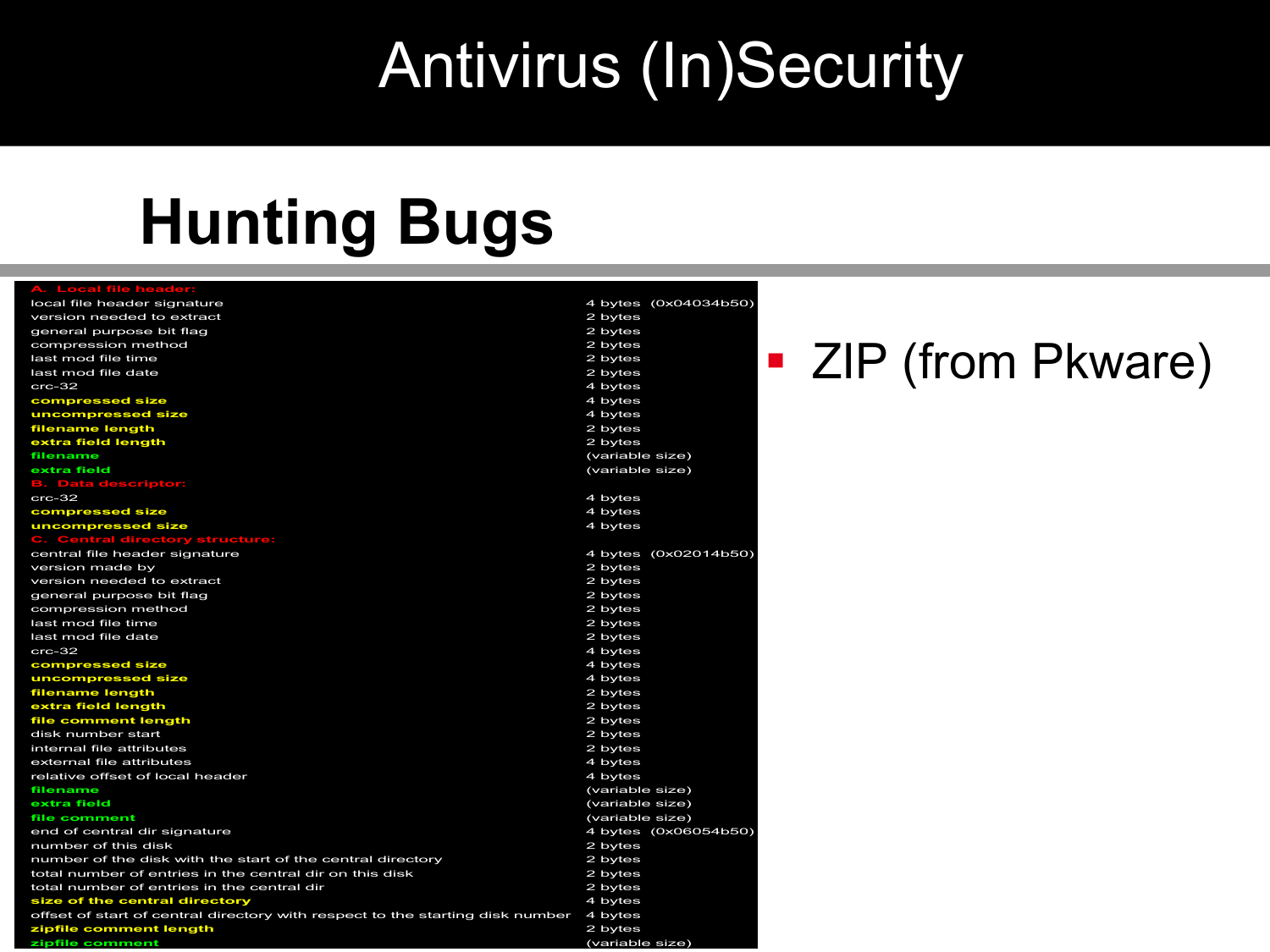## **Hunting Bugs**

|                                                                                                                                                                                                                                                                                                                                                                                                                                                                | 《添 fdt_zip.py (C:\ROOT\In-Progress\fuzzer_framework\fuzzgenerator\datatypes) - GVIM                                                                                                                                                            |                                                                                                                                                                                                                                                  | $\mathbf{L}$ $\mathbf{E}$ $\mathbf{X}$ |
|----------------------------------------------------------------------------------------------------------------------------------------------------------------------------------------------------------------------------------------------------------------------------------------------------------------------------------------------------------------------------------------------------------------------------------------------------------------|------------------------------------------------------------------------------------------------------------------------------------------------------------------------------------------------------------------------------------------------|--------------------------------------------------------------------------------------------------------------------------------------------------------------------------------------------------------------------------------------------------|----------------------------------------|
| File Edit Tools Syntax Buffers Window Help                                                                                                                                                                                                                                                                                                                                                                                                                     |                                                                                                                                                                                                                                                |                                                                                                                                                                                                                                                  |                                        |
|                                                                                                                                                                                                                                                                                                                                                                                                                                                                |                                                                                                                                                                                                                                                |                                                                                                                                                                                                                                                  |                                        |
| # declaracion de datatype 'ZIP'                                                                                                                                                                                                                                                                                                                                                                                                                                |                                                                                                                                                                                                                                                |                                                                                                                                                                                                                                                  |                                        |
| dtype =   [<br># Zip File Header                                                                                                                                                                                                                                                                                                                                                                                                                               |                                                                                                                                                                                                                                                |                                                                                                                                                                                                                                                  |                                        |
| 2:p File Header<br>'datatype' : 'inti6'<br>'datatype' : 'inti6'<br>'datatype' : 'inti6'<br>'datatype' : 'inti6'<br>'datatype' : 'inti6'<br>'datatype' : 'int32'<br>'datatype' : 'int32'<br>'datatype' : 'int32'<br>'datatype' : 'int32'<br>'dataty                                                                                                                                                                                                             | (default': b2s('50 48 03 04')<br>(default': b2s('00 00')<br>(default': b2s('00 00')<br>(default': b2s('00 00')<br>(default': b2s('00 00')<br>(default': b2s('30 80')<br>(default': b2s('30 80')<br>(default': b2s('30 80')<br>(default': b2s(' |                                                                                                                                                                                                                                                  |                                        |
|                                                                                                                                                                                                                                                                                                                                                                                                                                                                |                                                                                                                                                                                                                                                |                                                                                                                                                                                                                                                  |                                        |
|                                                                                                                                                                                                                                                                                                                                                                                                                                                                |                                                                                                                                                                                                                                                |                                                                                                                                                                                                                                                  |                                        |
|                                                                                                                                                                                                                                                                                                                                                                                                                                                                |                                                                                                                                                                                                                                                |                                                                                                                                                                                                                                                  |                                        |
|                                                                                                                                                                                                                                                                                                                                                                                                                                                                |                                                                                                                                                                                                                                                |                                                                                                                                                                                                                                                  |                                        |
|                                                                                                                                                                                                                                                                                                                                                                                                                                                                |                                                                                                                                                                                                                                                |                                                                                                                                                                                                                                                  |                                        |
|                                                                                                                                                                                                                                                                                                                                                                                                                                                                |                                                                                                                                                                                                                                                |                                                                                                                                                                                                                                                  |                                        |
|                                                                                                                                                                                                                                                                                                                                                                                                                                                                |                                                                                                                                                                                                                                                |                                                                                                                                                                                                                                                  |                                        |
|                                                                                                                                                                                                                                                                                                                                                                                                                                                                |                                                                                                                                                                                                                                                |                                                                                                                                                                                                                                                  |                                        |
| t Filename y estra field<br>4 Filename y estra field<br>6 'datatype' : 'string'<br># Central directory structure                                                                                                                                                                                                                                                                                                                                               |                                                                                                                                                                                                                                                |                                                                                                                                                                                                                                                  |                                        |
|                                                                                                                                                                                                                                                                                                                                                                                                                                                                |                                                                                                                                                                                                                                                | omments': 'filename (tama#o variable', 'default': 'prueba.txt'<br>Comments': 'filename (tama#o variable', 'default': 'esto es una prueba\x0d\x0a', 'comments': 'filename (tama#o                                                                 |                                        |
|                                                                                                                                                                                                                                                                                                                                                                                                                                                                |                                                                                                                                                                                                                                                |                                                                                                                                                                                                                                                  |                                        |
| : None                                                                                                                                                                                                                                                                                                                                                                                                                                                         |                                                                                                                                                                                                                                                |                                                                                                                                                                                                                                                  |                                        |
|                                                                                                                                                                                                                                                                                                                                                                                                                                                                |                                                                                                                                                                                                                                                |                                                                                                                                                                                                                                                  |                                        |
|                                                                                                                                                                                                                                                                                                                                                                                                                                                                |                                                                                                                                                                                                                                                |                                                                                                                                                                                                                                                  |                                        |
|                                                                                                                                                                                                                                                                                                                                                                                                                                                                |                                                                                                                                                                                                                                                |                                                                                                                                                                                                                                                  |                                        |
| : 'int16'<br>: 'int16'<br>: 'int16'<br>: 'int16'<br>: 'int16'                                                                                                                                                                                                                                                                                                                                                                                                  |                                                                                                                                                                                                                                                |                                                                                                                                                                                                                                                  |                                        |
|                                                                                                                                                                                                                                                                                                                                                                                                                                                                |                                                                                                                                                                                                                                                |                                                                                                                                                                                                                                                  |                                        |
|                                                                                                                                                                                                                                                                                                                                                                                                                                                                |                                                                                                                                                                                                                                                |                                                                                                                                                                                                                                                  |                                        |
| $\frac{1}{100}$<br>$\frac{1}{100}$<br>$\frac{1}{20}$<br>$\frac{1}{20}$                                                                                                                                                                                                                                                                                                                                                                                         |                                                                                                                                                                                                                                                |                                                                                                                                                                                                                                                  |                                        |
| $^{\prime}$ intie                                                                                                                                                                                                                                                                                                                                                                                                                                              |                                                                                                                                                                                                                                                |                                                                                                                                                                                                                                                  |                                        |
|                                                                                                                                                                                                                                                                                                                                                                                                                                                                |                                                                                                                                                                                                                                                |                                                                                                                                                                                                                                                  |                                        |
|                                                                                                                                                                                                                                                                                                                                                                                                                                                                |                                                                                                                                                                                                                                                |                                                                                                                                                                                                                                                  |                                        |
|                                                                                                                                                                                                                                                                                                                                                                                                                                                                |                                                                                                                                                                                                                                                |                                                                                                                                                                                                                                                  |                                        |
|                                                                                                                                                                                                                                                                                                                                                                                                                                                                |                                                                                                                                                                                                                                                |                                                                                                                                                                                                                                                  |                                        |
| Central direct<br>datatype<br>datatype<br>datatype<br>datatype<br>datatype<br>datatype<br>datatype<br>datatype<br>datatype<br>datatype<br>datatype<br>datatype<br>datatype<br>datatype<br>datatype<br>datatype<br>datatype<br>datatype<br>datatype<br>datatype<br>datatype<br>datatype<br>datatype<br><br>$: \begin{array}{c} \text{int16'} \\ \text{int16'} \\ \text{int16'} \\ \text{int16'} \\ \text{int2c'} \\ \text{int32'} \\ \text{int33'} \end{array}$ |                                                                                                                                                                                                                                                | (default: 1925(1988))<br>(default: 1925(1988) (1982))<br>(default: 1925(1988) (1987)<br>(default: 1925(1988))<br>(default: 1925(1988))<br>(default: 1925(1988))<br>(default: 1925(1988))<br>(default: 1925(1988))<br>(default: 1925(1988))<br>(d |                                        |
| # Filename                                                                                                                                                                                                                                                                                                                                                                                                                                                     |                                                                                                                                                                                                                                                |                                                                                                                                                                                                                                                  |                                        |
| ( 'datatype' : 'string'<br># End of central dir record                                                                                                                                                                                                                                                                                                                                                                                                         | default prueba.txt                                                                                                                                                                                                                             | , comments' : 'filename (tama#o variable'                                                                                                                                                                                                        |                                        |
| : None                                                                                                                                                                                                                                                                                                                                                                                                                                                         |                                                                                                                                                                                                                                                |                                                                                                                                                                                                                                                  |                                        |
|                                                                                                                                                                                                                                                                                                                                                                                                                                                                |                                                                                                                                                                                                                                                |                                                                                                                                                                                                                                                  |                                        |
|                                                                                                                                                                                                                                                                                                                                                                                                                                                                |                                                                                                                                                                                                                                                |                                                                                                                                                                                                                                                  |                                        |
|                                                                                                                                                                                                                                                                                                                                                                                                                                                                |                                                                                                                                                                                                                                                |                                                                                                                                                                                                                                                  |                                        |
| ndotatype<br>"datatype"<br>"datatype"<br>"datatype"<br>"datatype"<br>"datatype"<br>"datatype"<br>"datatype"<br>"datatype"<br>"datatype"<br>: 'intis'<br>: 'intis'<br>: 'intis'<br>: 'intis'<br>: 'intis'<br>: 'intis'                                                                                                                                                                                                                                          |                                                                                                                                                                                                                                                | comments': 'u4 end signature'<br>'default': b2s('50 4B 05 06')<br>'default': b2s('00 00')<br>'default': b2s('00 00')<br>'default': b2s('00 00')<br>'default': b2s('01 00')<br>'default': b2s('01 00')<br>'default': b2s('38 00 00 00')<br>'def   |                                        |
|                                                                                                                                                                                                                                                                                                                                                                                                                                                                |                                                                                                                                                                                                                                                |                                                                                                                                                                                                                                                  |                                        |
|                                                                                                                                                                                                                                                                                                                                                                                                                                                                |                                                                                                                                                                                                                                                |                                                                                                                                                                                                                                                  |                                        |
| string'                                                                                                                                                                                                                                                                                                                                                                                                                                                        |                                                                                                                                                                                                                                                |                                                                                                                                                                                                                                                  |                                        |
|                                                                                                                                                                                                                                                                                                                                                                                                                                                                |                                                                                                                                                                                                                                                |                                                                                                                                                                                                                                                  |                                        |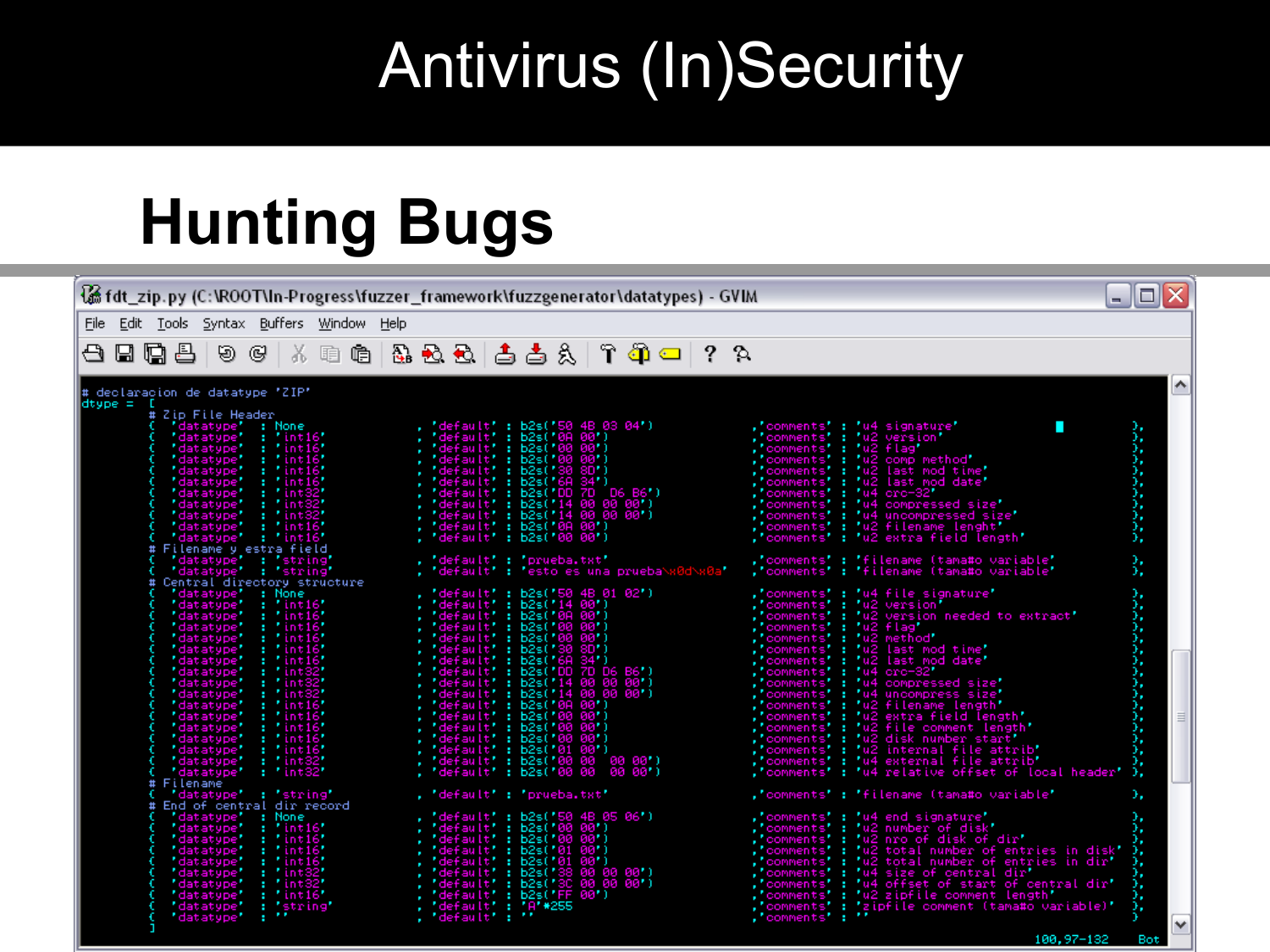#### **Demo**

• Demos tend to fail

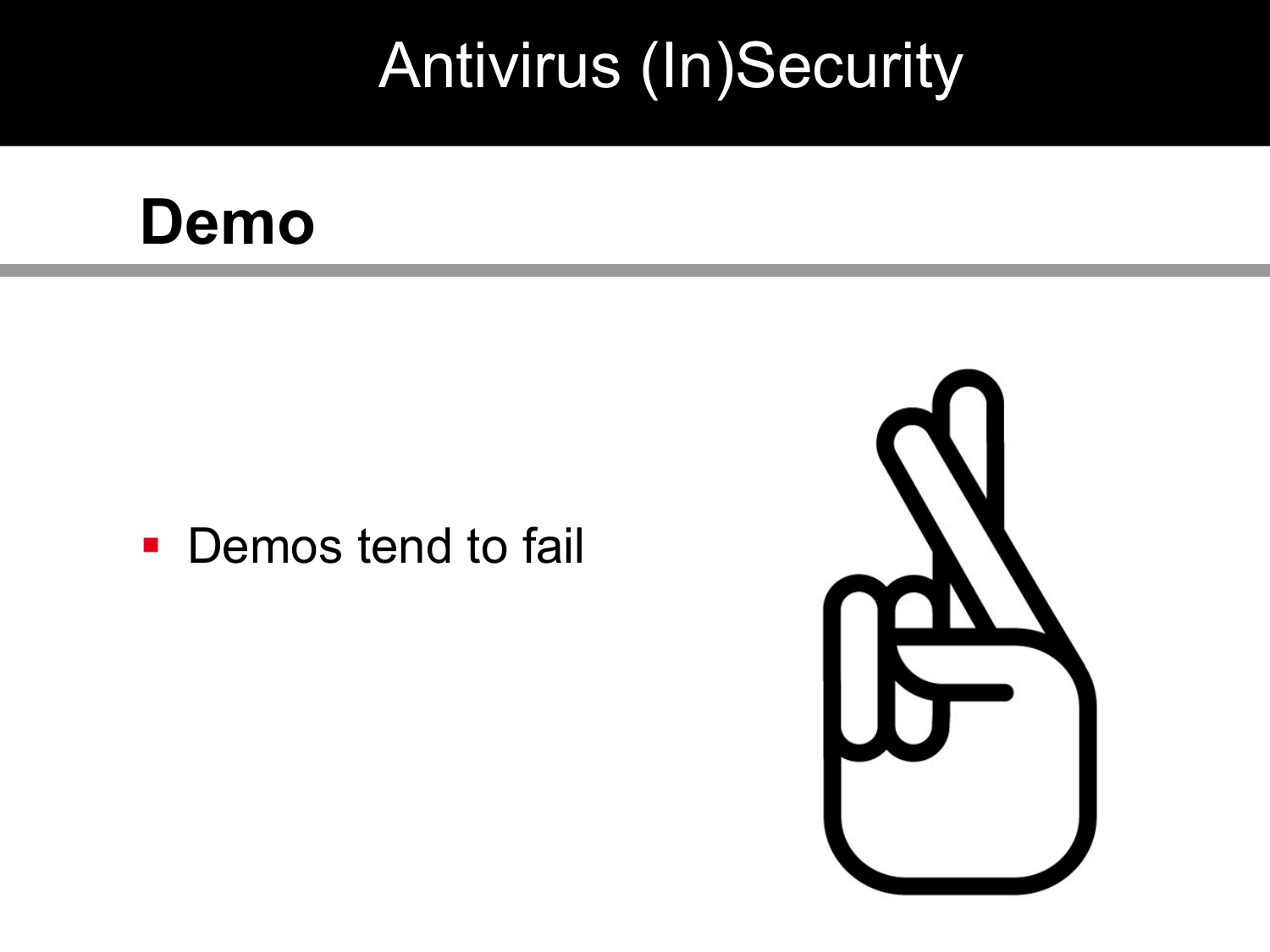# **FINAL WORDS**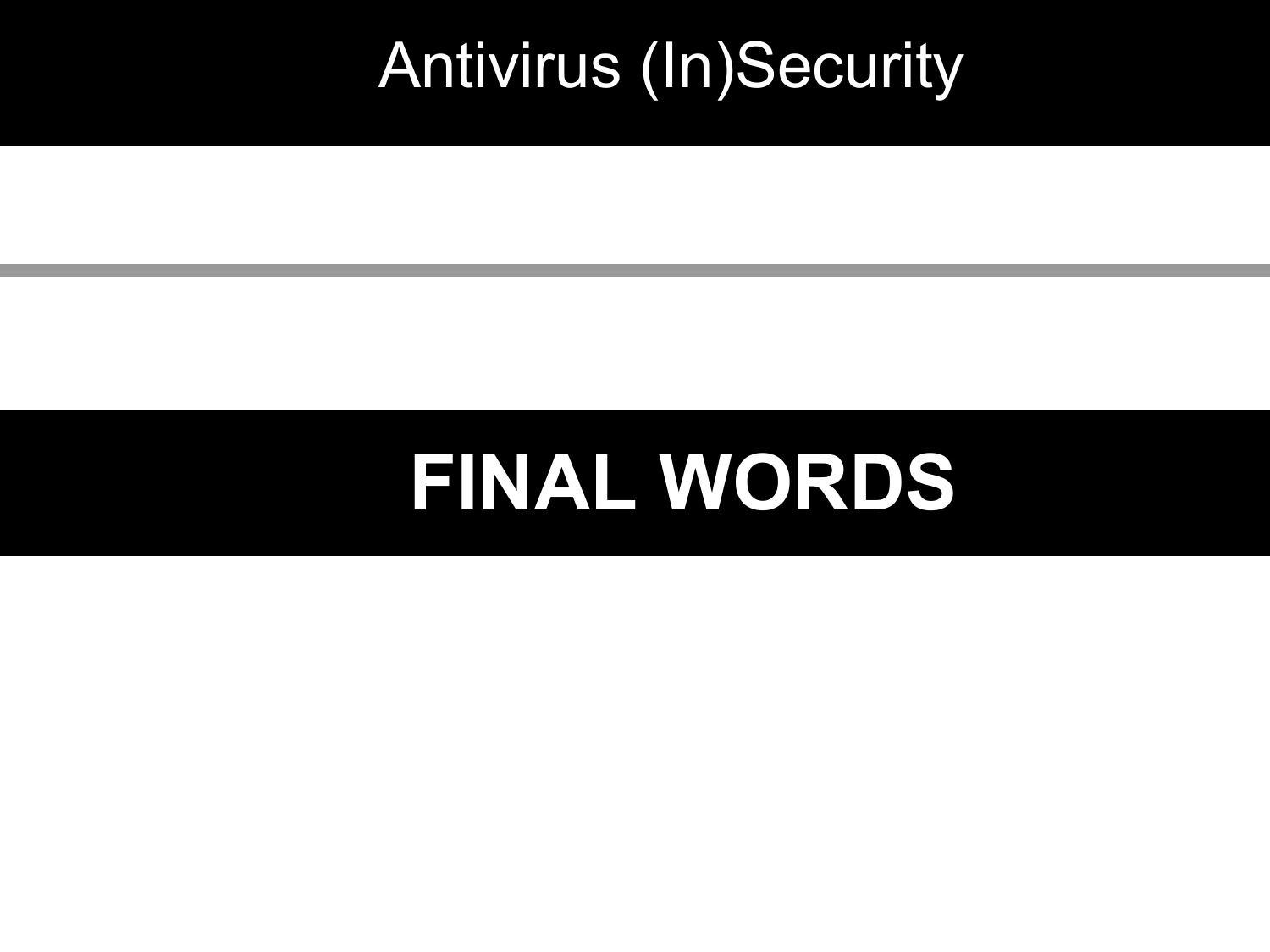## **A moment of meditation...**

- **Most Antivirus lack of an Secure Dev Livecycle** 
	- **They need to follow Microsoft steps.**
- Worm + BIOS rootkit + PCI rootkits + Firmware rootkits + Virtualization Rootkits ...bad, very bad.
- **Are you safe turning on your AV?**
- **I** don't think so..., seriously ;)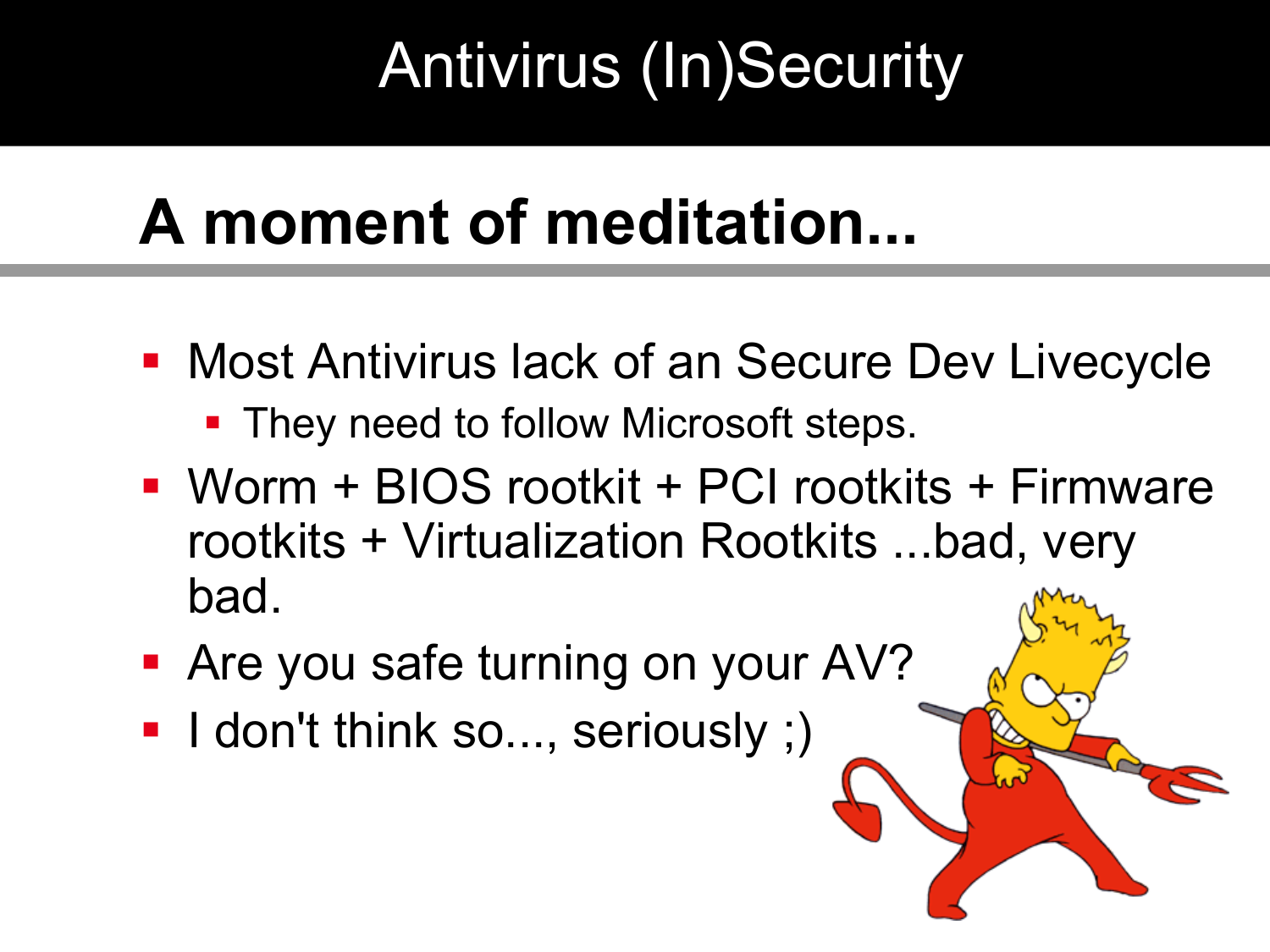# **A moment of meditation...**

- This is just the top of the iceberg
	- **IPSs/IDSs deal with +100 protocols**
- **Paradox** 
	- **The more you Secure yourself the more chances** an attacker has to get in"

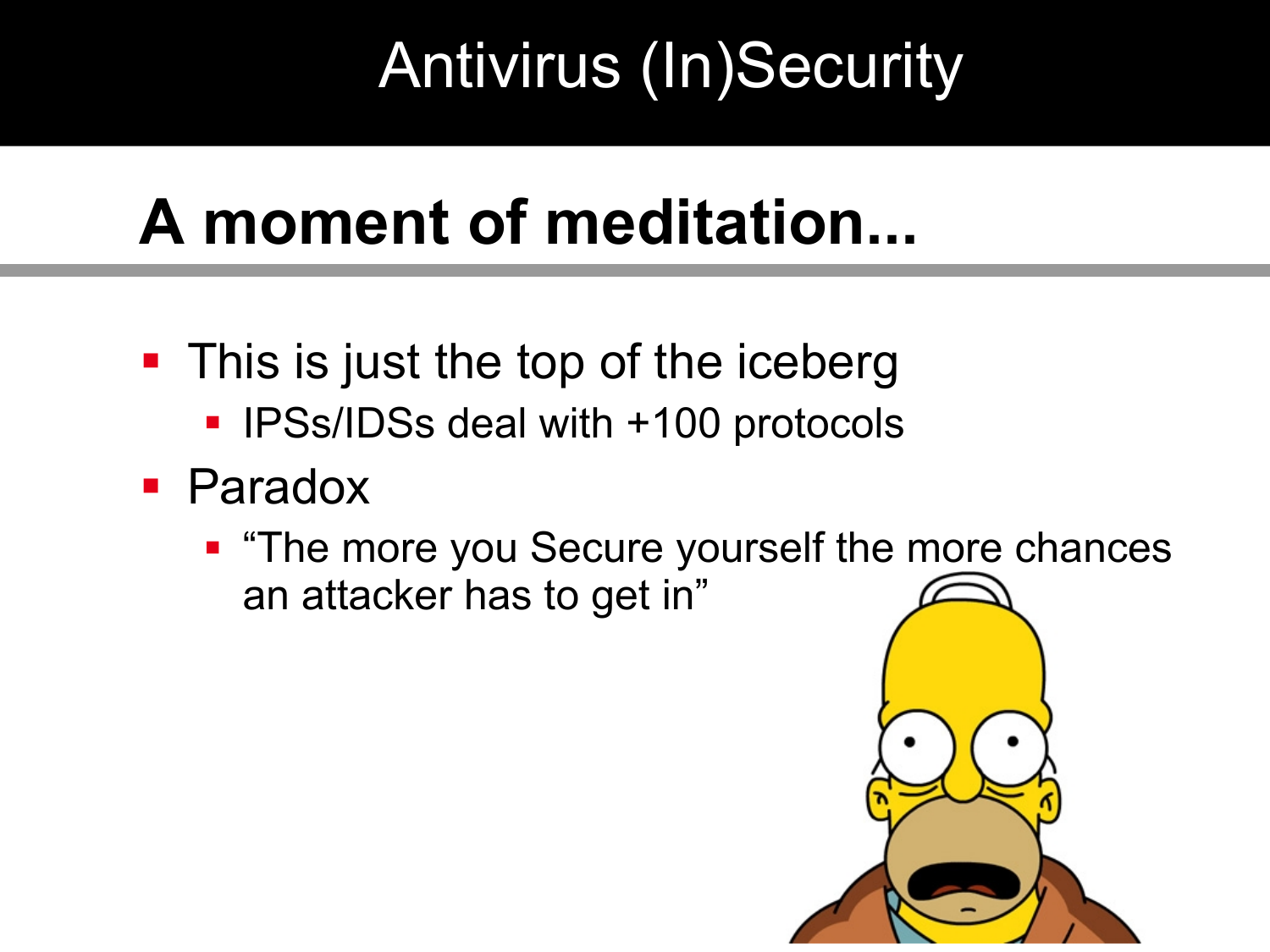#### **Some Recommendations**

- **Block Attachments** 
	- **Let the AV scan ONLY the necesary ones**
- **Apply domain policies to change wrong** permitions when possible
	- **Registry, Filesystem, etc.**
- **Hear what vendors tell you about their** products, but don't believe them
- Conduct a security evaluation before selecting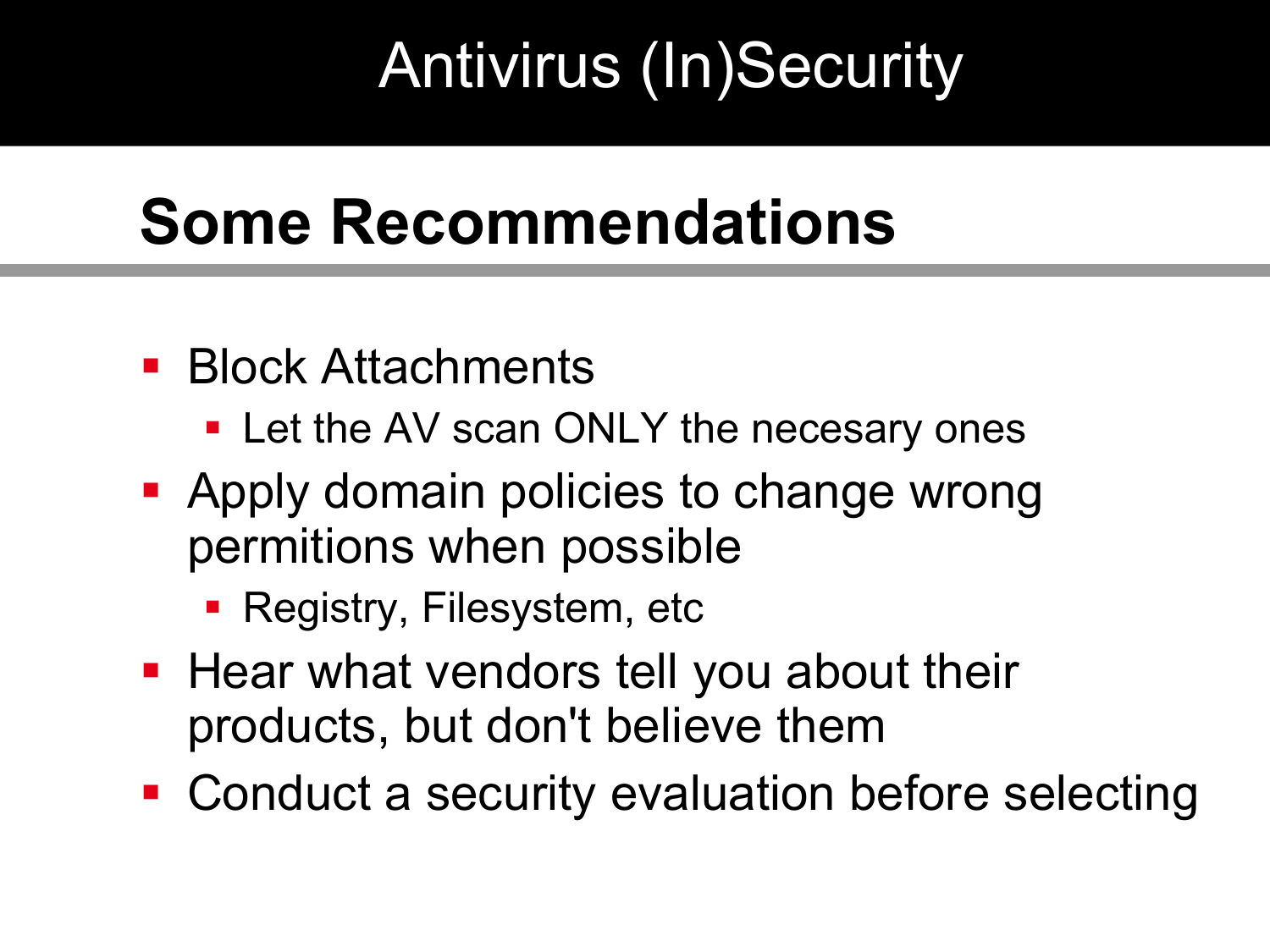# **AV Security Testing Paper**

**- I'm preparing a WhitePaper with a detailed** methodology and tools needed to test the security of AV products that will be released soon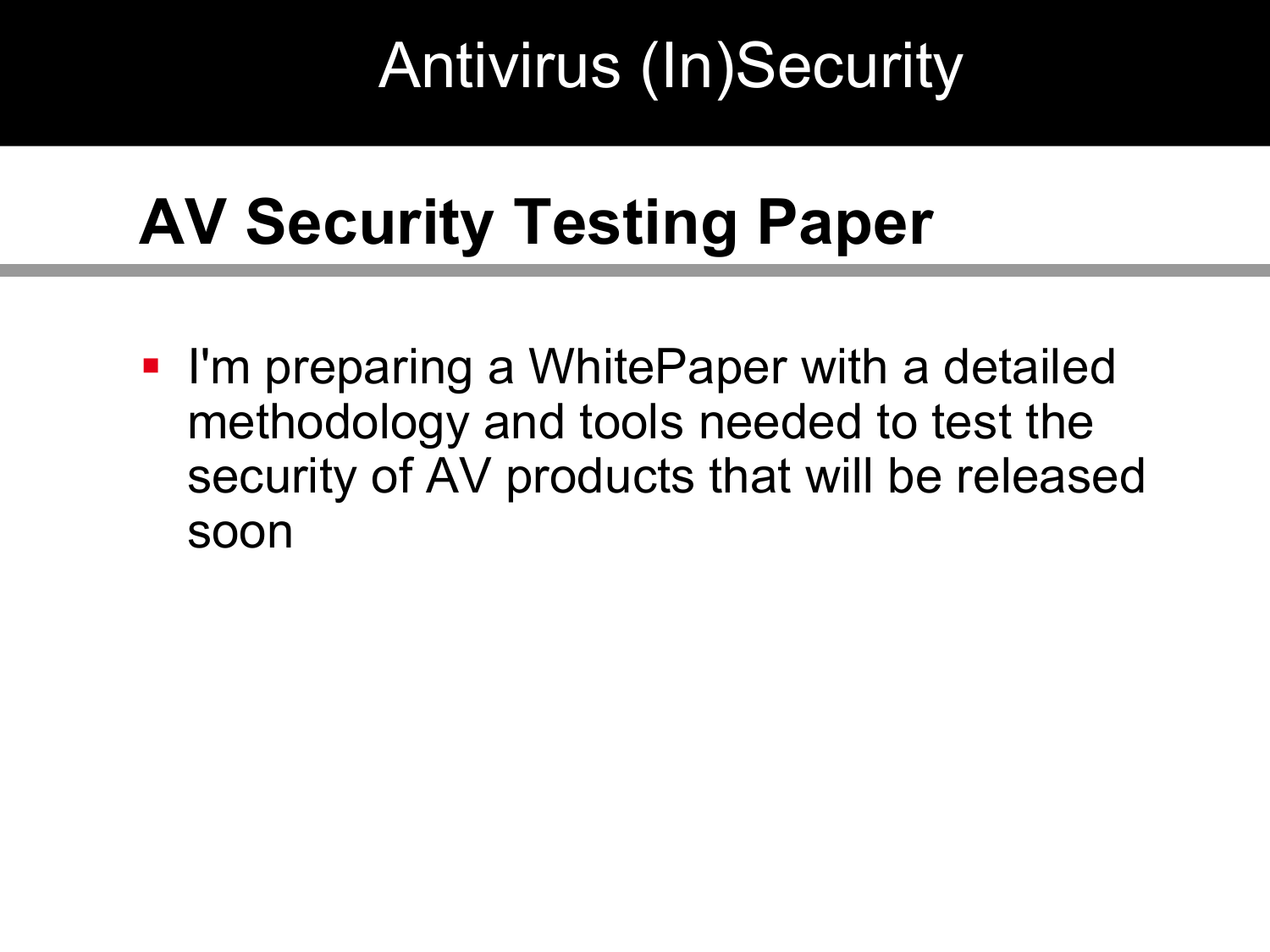

#### **Preguntas?**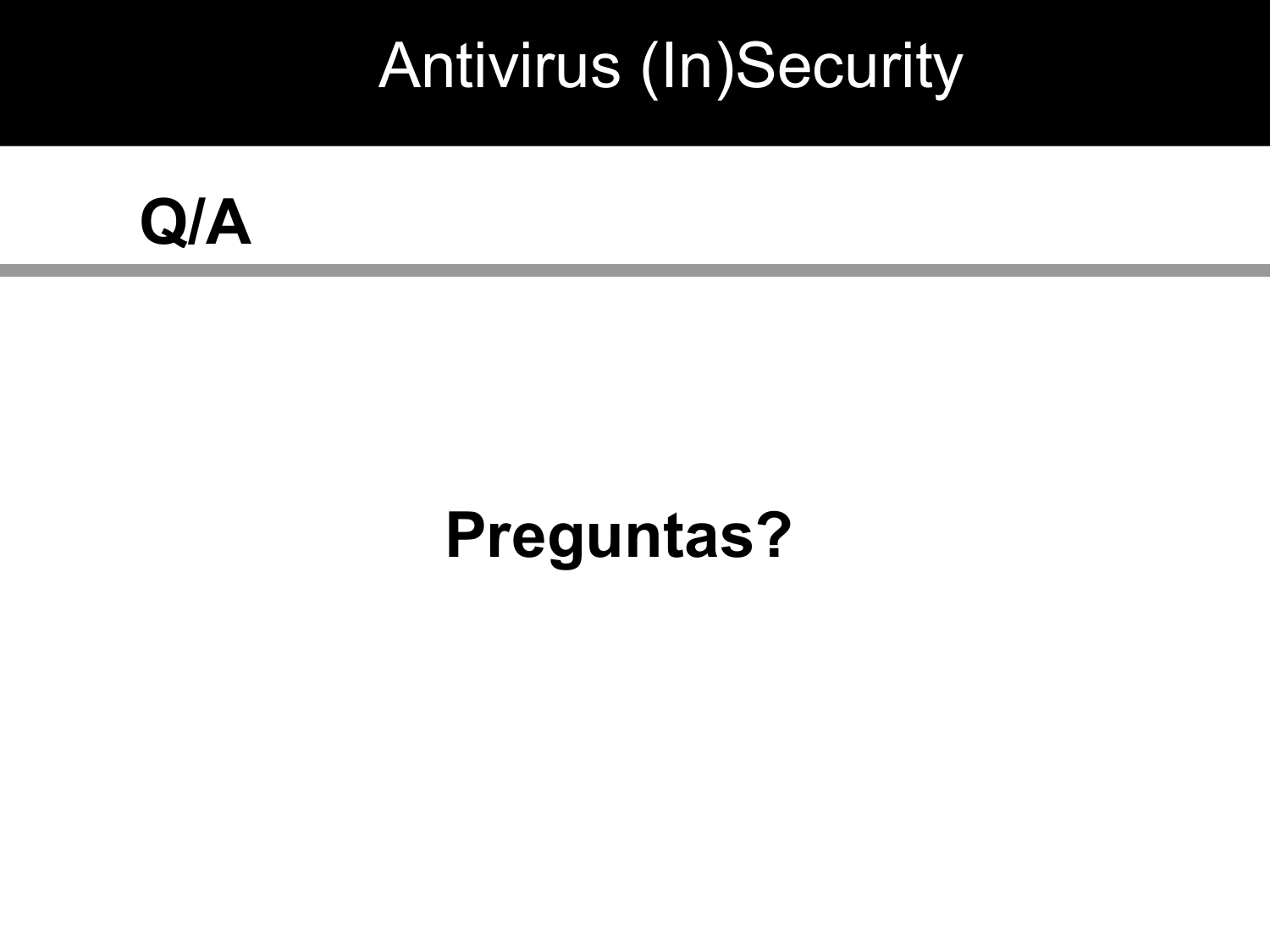#### **Thanks for your time!**



Sergio 'shadown' Alvarez shadown[at]gmail[dot]com sergio.alvarez[at]nruns[dot]com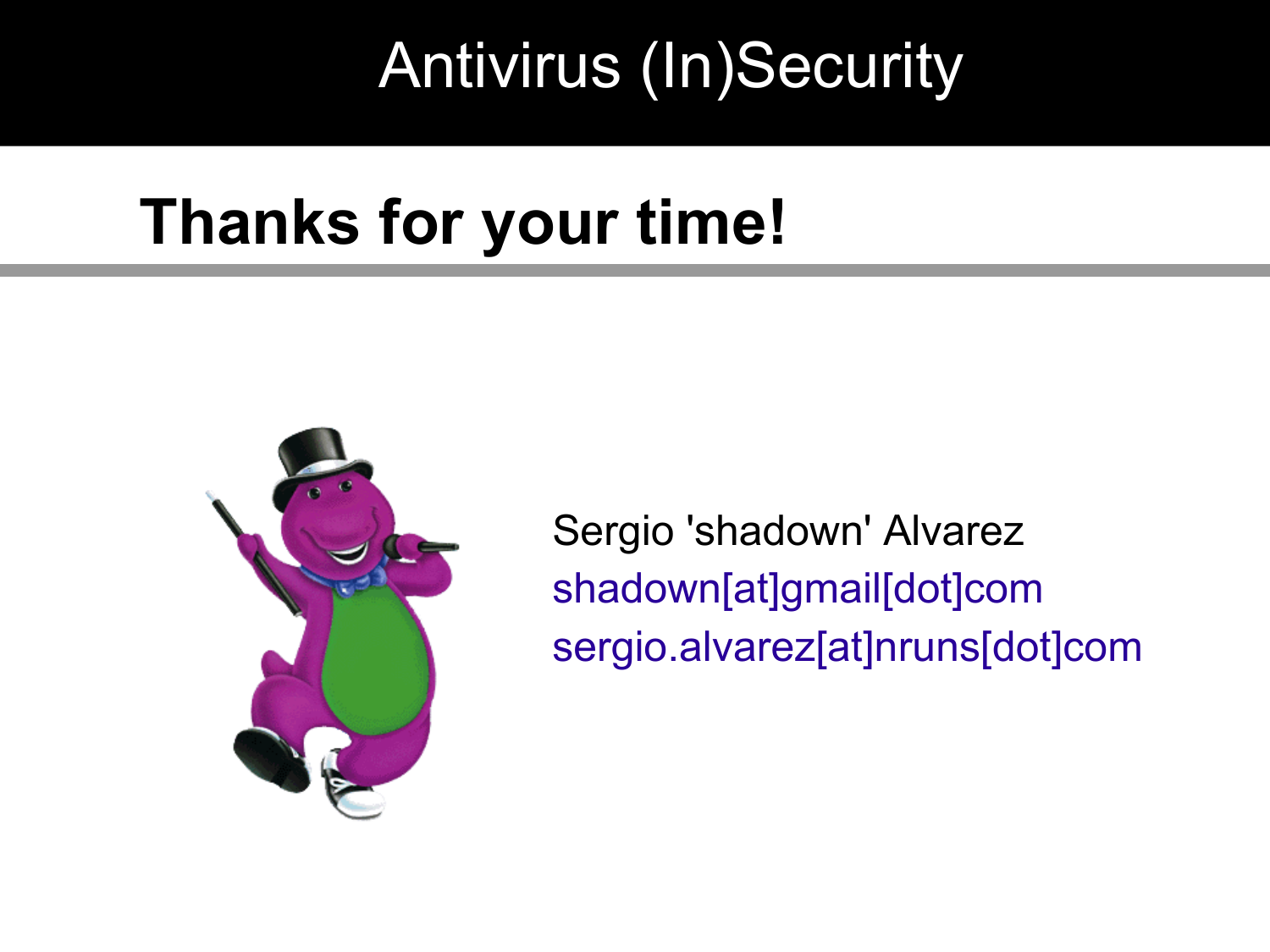#### **References**

- **Vtrace** 
	- <http://kenshoto.com/vtrace>
- **Paimei** 
	- [http://paimei.openrce.org](http://paimei.openrce.org/)
- n.bug
	- http://www.nruns.com/security tools.php
- **Peach Fuzzing Framework** 
	- [http://peachfuzz.sourceforge.net](http://peachfuzz.sourceforge.net/)
- **SysInternals Tools** 
	- [http://www.sysinternals.com](http://www.sysinternals.com/)